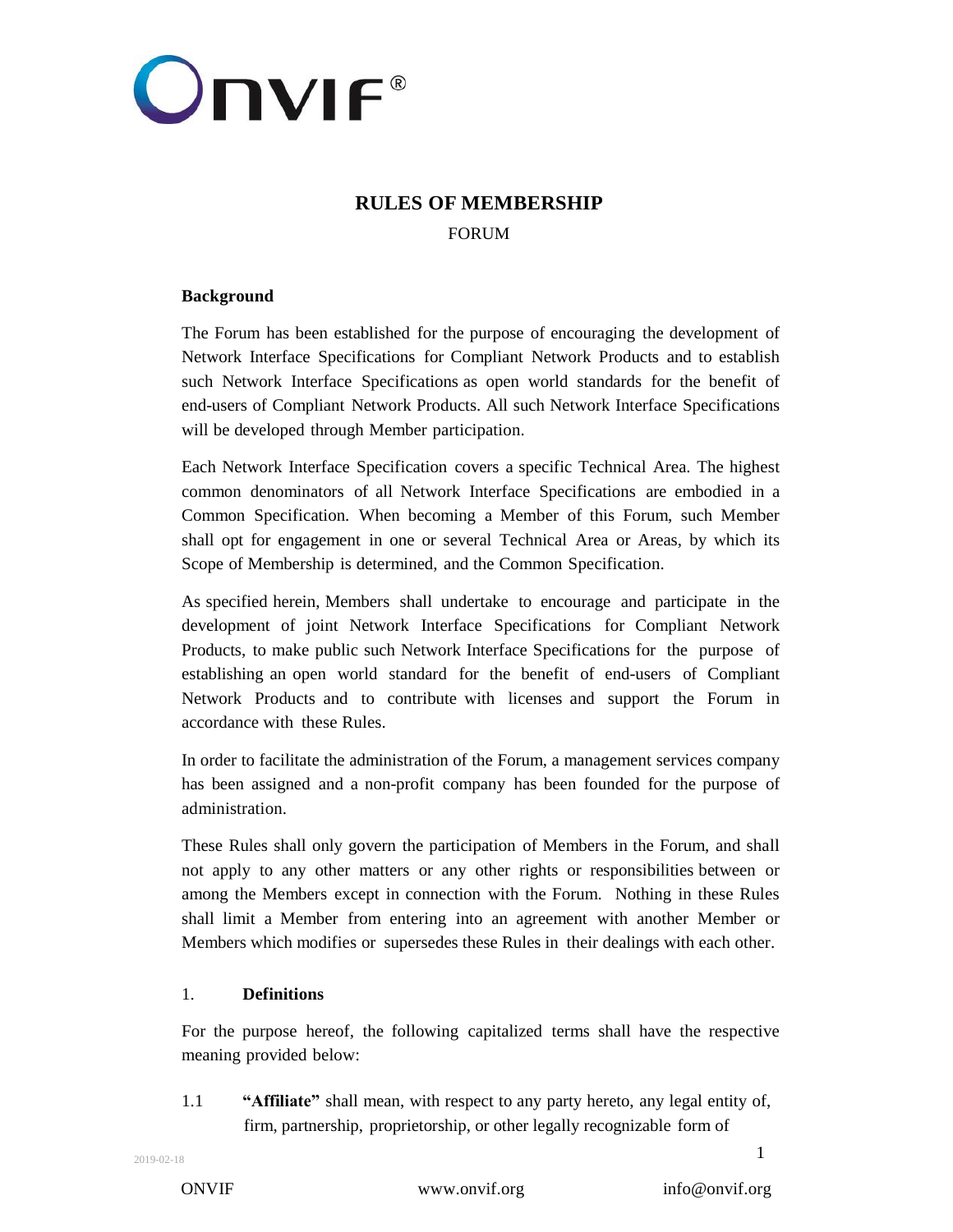

business entity, in whatever country organized or resident, directly or indirectly (i) owned or controlled by such party, (ii) owning or controlling such party or (iii) owned or controlled by any legal entity under common control with such party. For the purpose of this definition, "ownership" shall mean more than fifty percent (50%) beneficial ownership of the equity securities or interests of the legally recognizable entity or the ability to vote more than fifty percent (50%) of the aggregate votes cast at a partner or shareholder meeting (or the ability to control any single class of votes), in each case, only so long as such ownership or voting rights continue. For the purpose of this definition, "control" shall mean the power to direct or cause the direction of the management or policies of such legally recognizable entity, directly or indirectly, whether through the ownership of voting shares, by contract or otherwise.

- 1.2 **"Committee"** shall mean the committees as further described in these Rules.
- 1.3 **"Common Specification"** shall mean the overall specification which sets out the common denominators of all Network Interface Specifications adopted by the Forum. The Common Specification is a separate specification, to which all Network Interface Specifications will refer.
- 1.4 **"Company"** shall mean any non-profit company established for the purpose of facilitating the administration work of the Forum.
- 1.5 **"Compliant Network Product"** shall mean a network versatile software application or hardware product as set out in Appendix B.
- 1.6 **"Confidential Information"** shall mean any information disclosed in any form whatsoever (including, but not limited to, disclosure made in writing, orally or in the form of samples, models, computer programs or otherwise) by a Member to another Member under these Rules, provided that (i) if such information is disclosed by the disclosing Member in writing, it shall be marked as confidential at the time of disclosure, (ii) if such information is disclosed by the disclosing Member orally, it shall be identified as confidential at the time of disclosure and shall also be summarized and designated as confidential in a written memorandum delivered to the receiving Member within thirty (30) days of disclosure, (iii) if disclosed in any other manner, it shall be designated in writing as confidential at the time of disclosure.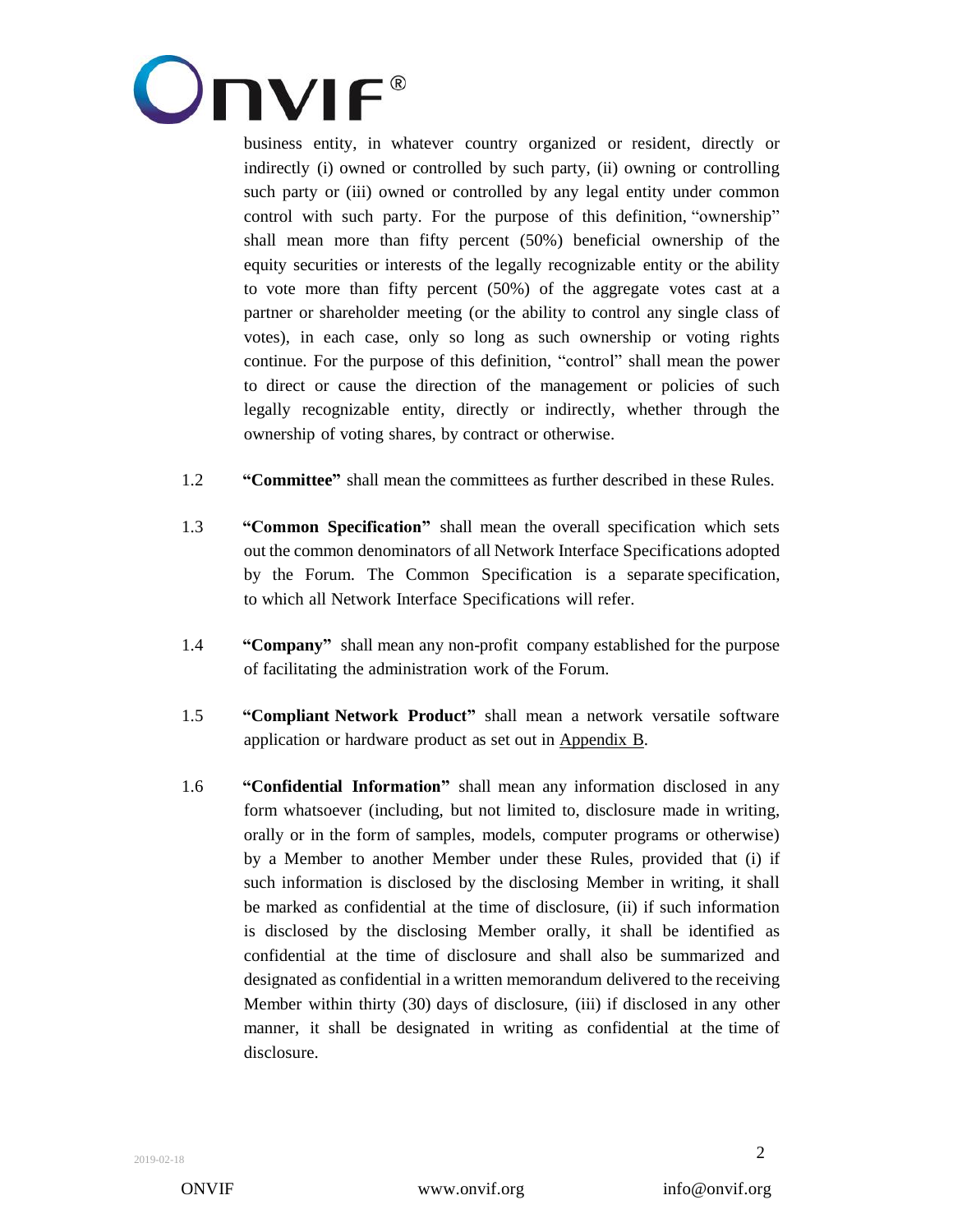

- 1.7 **"Contributing Member"** shall mean a Member of the member level Contributing Members, which shall be open for Members who wishes to participate in the work of the Forum but do not want to accept the obligations expected of a Full Member.
- 1.8 **"Contribution"** shall mean a Member's contribution, in terms of ideas and technologies, to the development of the Specifications.
- 1.9 **"Essential Intellectual Property Rights"** shall mean any Intellectual Property Right which would be necessarily and unavoidably infringed by the making, having made, designing, using, offering for sale, selling, importing, exporting, leasing or disposing by other means of those portions of a product that implements a Network Interface Specification in a particular country in the absence of a license or other authorization from the owner of such Intellectual Property Rights in such country. As used herein, "infringe" includes direct infringement, contributory infringement and/or inducement of infringement. For the avoidance of doubt, the Essential Intellectual Property Right shall not include any Intellectual Property Right which merely cover

(i) any enabling technologies that may be necessary to make or use any product or portion thereof that complies with a Network Interface Specification, but are not themselves expressly set forth in a Network Interface Specification;

(ii) semiconductor manufacturing technology, DSP architecture, processor architecture/micro architecture, wireless communication technology, compiler technology, integrated circuit packaging technology, security technology, internal architectures of integrated circuits, applications which run on integrated circuits, audio coding technology, video coding technology or basic operating system technology;

(iii) any generally-available standard or format, whether in whole or significant part, not developed by or for the Forum, but referred to or incorporated in a Network Interface Specification, or

(iv) any portions of any product and any combination except for that portion or portions which are required solely in order to achieve an interface that is compliant with a Network Interface Specification;

(v) any methods or processes practiced, in whole or in part, over an interface that are not expressly set forth in a Network Interface Specification.

3 Finally, Essential Intellectual Property Rights shall not include any Intellectual Property Rights which if licensable, would require a payment of royalties or other consideration by the relevant Member or its Affiliate (or any other party, if the context requires so) to third parties as a result of licensing such Intellectual Property Rights in accordance with the terms hereof.

ONVIF [www.onvif.org](http://www.onvif.org/) [info@onvif.org](mailto:info@onvif.org)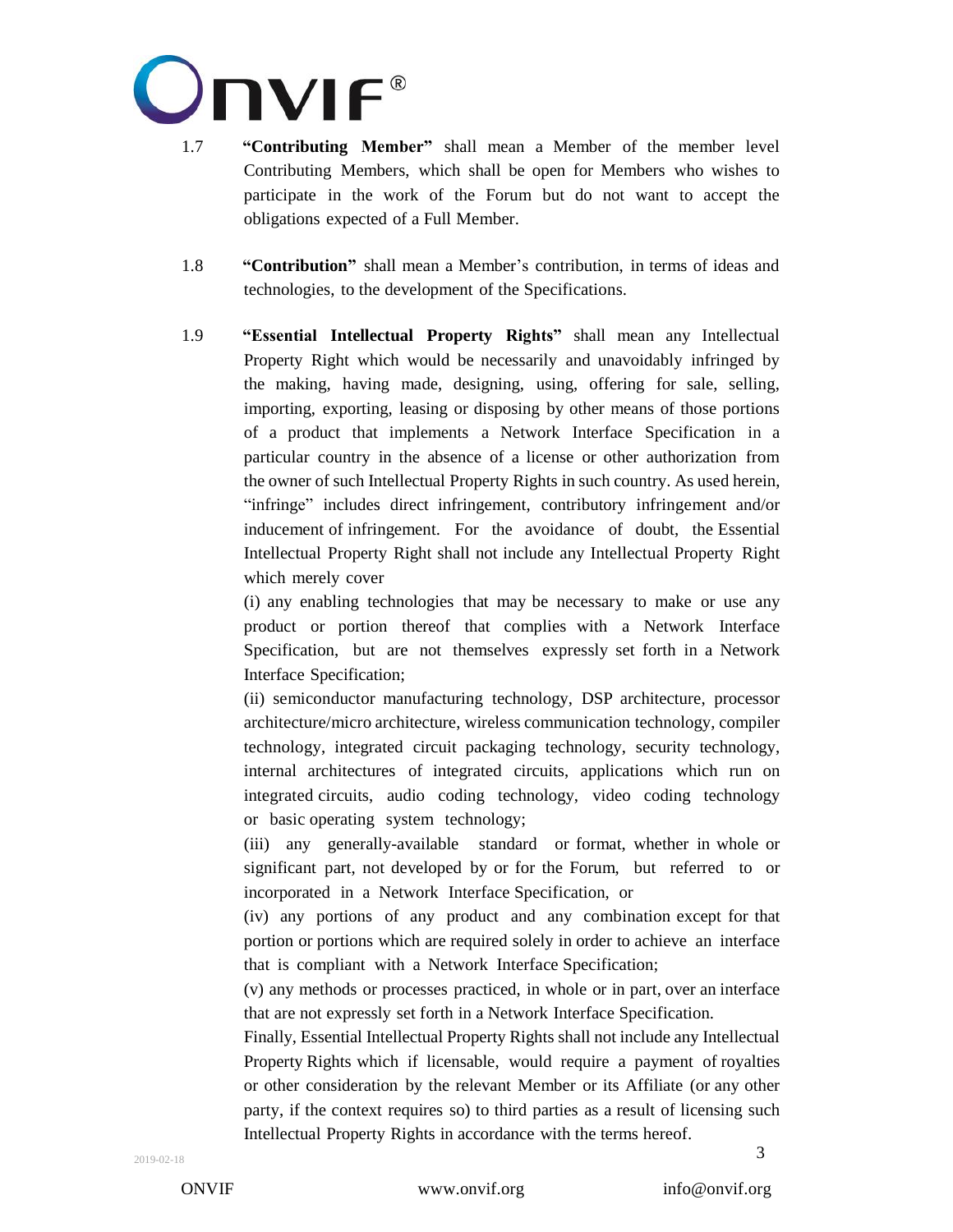

- 1.10 **"Forum"** shall mean the network versatile interface alliance between the Members described in these Rules.
- 1.11 **"Full Member"** shall mean a Member of the member level Full Members, which shall be open for Members who wishes to have full member rights as defined in Section 2.3 below.
- 1.12 **"Initiators"** shall mean the companies establishing the Forum, i.e Axis Communications AB, Robert Bosch GmbH and Sony Corporation.
- 1.13 "**Institutional Member**" shall mean a Member of the limited member level Institutional Members, which shall be open for Members who want to participate in the work of the Forum similar to Contributing Members, and is a qualifying nonprofit organization, an institution of higher learning, or university. However, an Institutional Member may not present, claim, market or promote any hardware product or software application or other device to be qualified as a Compliant Network Product.
- 1.14 **"Intellectual Property Rights"** shall mean patents, designs (registered or otherwise), know-how, copyrights, other works of authorship and similar rights, statutory or otherwise, together with applications thereof.
- 1.15 **"Logo(s)"** shall mean the trademark rights, copyrights and other rights in and to certain logos of the Forum, as set forth in Appendix A, which may be revised from time to time by a unanimous vote by the Steering Committee.
- 1.16 **"Member"** shall mean a member of any level of the Forum.
- 1.17 **"Network Interface Specification(s)"** shall mean the collective network interface specifications for Compliant Network Products, which are developed and adopted by the Forum in accordance with the terms and conditions of these Rules and which may be constituted by a single specification or several specifications divided into different functional areas. Each respective Network Interface Specification covers and rules the development work regarding the global standardization of a specific Technical Area. Such parts of the different Network Interface Specifications, which are deemed to be common, shall however be allocated to the Common Specification. It is anticipated that the Network Interface Specifications will address the interface protocol to realize the communication between the Compliant Network Products. For the avoidance of doubt, a Network Interface Specification shall be limited to include only the interface itself and not the resulting actions from such interface commands.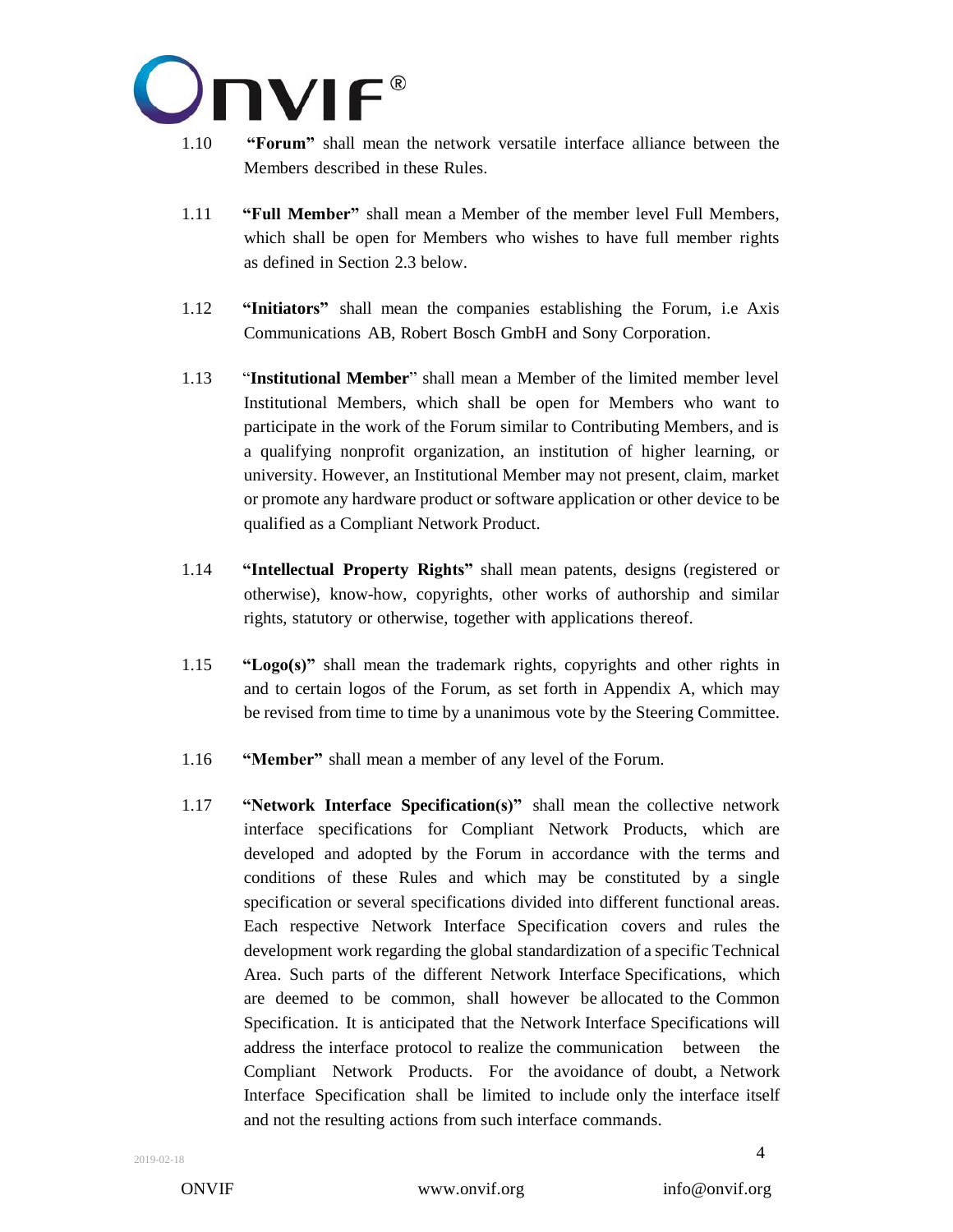

- 1.18 "**Observer Member**" shall mean a Member of the limited member level Observer Members, which shall be open for Members who do not want to participate in any work of the Forum, but who is granted certain limited benefits such as the right to access Network Interface Specification test tools and to receive such information as discretionally provided by the Forum from time to time. However, an Observer Member may not present, claim, market or promote any hardware product or software application or other device to be qualified as a Compliant Network Product and may not be a manufacturer of products that are within the Scope of Membership opted for by that Observer Member.
- 1.19 "**Other Committee**" shall mean the Committee set forth in Section 3.3.1.
- 1.20 **"Resign(ation)"** shall mean withdrawal, exclusion or suspension of membership as Member as set forth in Section 2.5 below.
- 1.21 **"Rules"** shall mean these Rules, including all attachments hereto, and any and all amendments to the Rules and/or such attachments.
- 1.22 **"Scope of Membership"** shall mean the Technical Areas opted for by a Member, by which the extent of such Member's membership is determined.
- 1.23 **"Specification(s)"** shall mean the specifications, as established by the Technical Committee from time to time, for any Network Interface Specification.
- 1.24 **"Technical Area"** shall mean the different technical areas, covered by each respective Network Interface Specification, *inter alia* network video interface and access control. The Technical Areas are set forth in Appendix B, as amended from time to time.
- 1.25 "**User Member**" shall mean a Member of the member level User Members, which shall be open for Members who wishes to use one or several Network Interface Specifications and have access to Specification proposals, but do not want to participate in any work of the Forum.

## 2. **Forum membership**

## 2.1 Levels of Membership.

There shall be five (5) levels of membership (Full, Contributing, Institutional, User, Observer) as specified in Section 2.3 below.

ONVIF [www.onvif.org](http://www.onvif.org/) [info@onvif.org](mailto:info@onvif.org)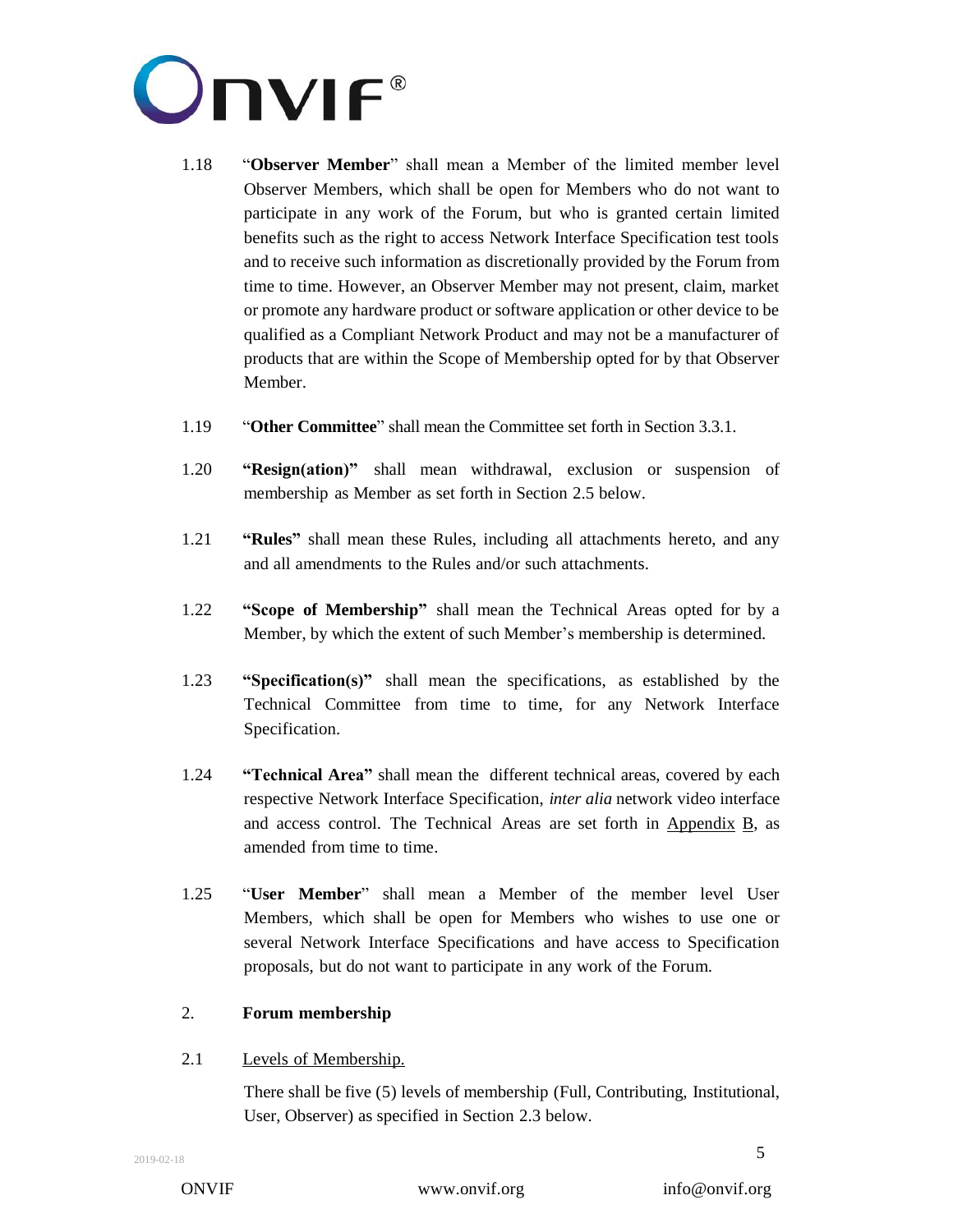

# 2.2 Conditions of Membership

Any association, partnership, organization, company or corporation which has an interest in the Forum may, depending on its business and subject to applicable restrictions under mandatory law (such as export control regulations), become a Member of the Forum, upon satisfaction of the following conditions:

- A) execution of these Rules by a duly authorized representative of the proposed Member; and
- B) payment of such annual fees for membership as provided for in these Rules.

A Member shall remain in "good standing" as a Member provided the Member timely pays all dues, assessments, and other fees, executes and continues to agree to, and abides by, these Rules and any other Forum documentation and policies, and continues to meet all of the other requirements of membership, as from time to time determined by the Steering Committee.

Each Member may have its Affiliates involved in the activities of the Forum on behalf of itself. For the avoidance of doubt, each group of companies, which are Affiliates to each other, shall only be entitled to one (1) membership in the Forum. Each Member shall accordingly only have one (1) vote in any election or voting procedure to be performed in accordance with these Rules.

# 2.3 Rights and Obligations of Membership

The conditions, benefits, rights, privileges, and powers (if any) of any level of Members may be changed, and the conditions, benefits, rights, privileges, and powers of each such level may be prescribed, by adoption of an amendment to these Rules by a unanimous vote by the Steering Committee. Any such amendment shall be notified to the Members in writing and be effective upon the date of receipt thereof by the Members in accordance with Section [11.2](#page-27-0) below. No amendment shall apply retroactively unless explicitly so stated by the Steering Committee.

## 2.3.1 Each **Full Member** shall be entitled to:

- A) participate in the work of and be nominated to chair any of the Committees;
- B) participate in such work group(s) which support the Network Interface Specifications encompassed by the relevant Scope of Membership for such Member;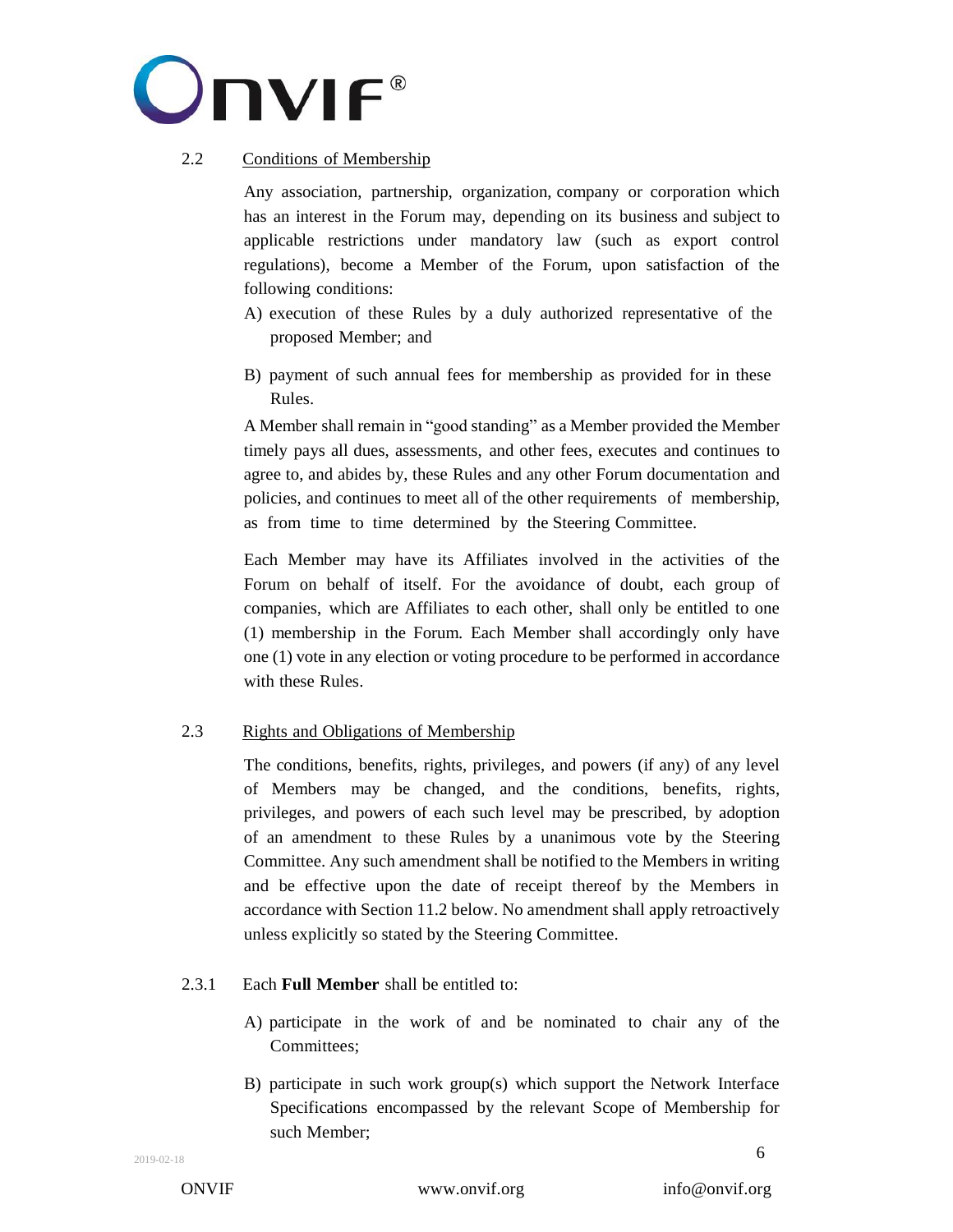

- C) vote for the seats in any of the Committees;
- D) provide Contributions to the Network Interface Specifications encompassed by the relevant Scope of Membership for such Member;
- E) have early access to the Network Interface Specifications encompassed by the relevant Scope of Membership for such Member, and marketing materials that are generally released by the Forum, prior to release to non-members, consistent with reasonable procedures from time to time established by the Technical Services Committee;
- F) use the Logos in accordance with Section 5.2 below; and
- G) participate in the Forum annual and other general membership meetings if held.

Each **Full Member** shall commit to use commercially reasonable efforts to meet all agreed upon target dates and/or milestones as may be defined by the Steering Committee from time to time. If the agreed upon targets or milestones cannot be met by any Full Member, it shall then immediately notify the other Full Members that the target dates as well as the milestones may require adjustments.

## 2.3.2 Each **Contributing Member** shall be entitled to:

A) participate in the work of any of the Committees;

- B) participate in such work groups which support the Network Interface Specifications encompassed by the relevant Scope of Membership for such Member;
- C) vote for the seats in any of the Committees except the Steering Committee;
- D) provide Contributions to the Network Interface Specifications encompassed by the relevant Scope of Membership for such Member;
- E) have early access to Network Interface Specifications encompassed by the relevant Scope of Membership for such Member, and marketing materials that are generally released by the Forum, prior to release to non-members, consistent with reasonable procedures from time to time established by the Technical Services Committee;
- F) use the Logos in accordance with Section 5.2 below; and
- G) participate in the Forum annual and other general membership meetings if held.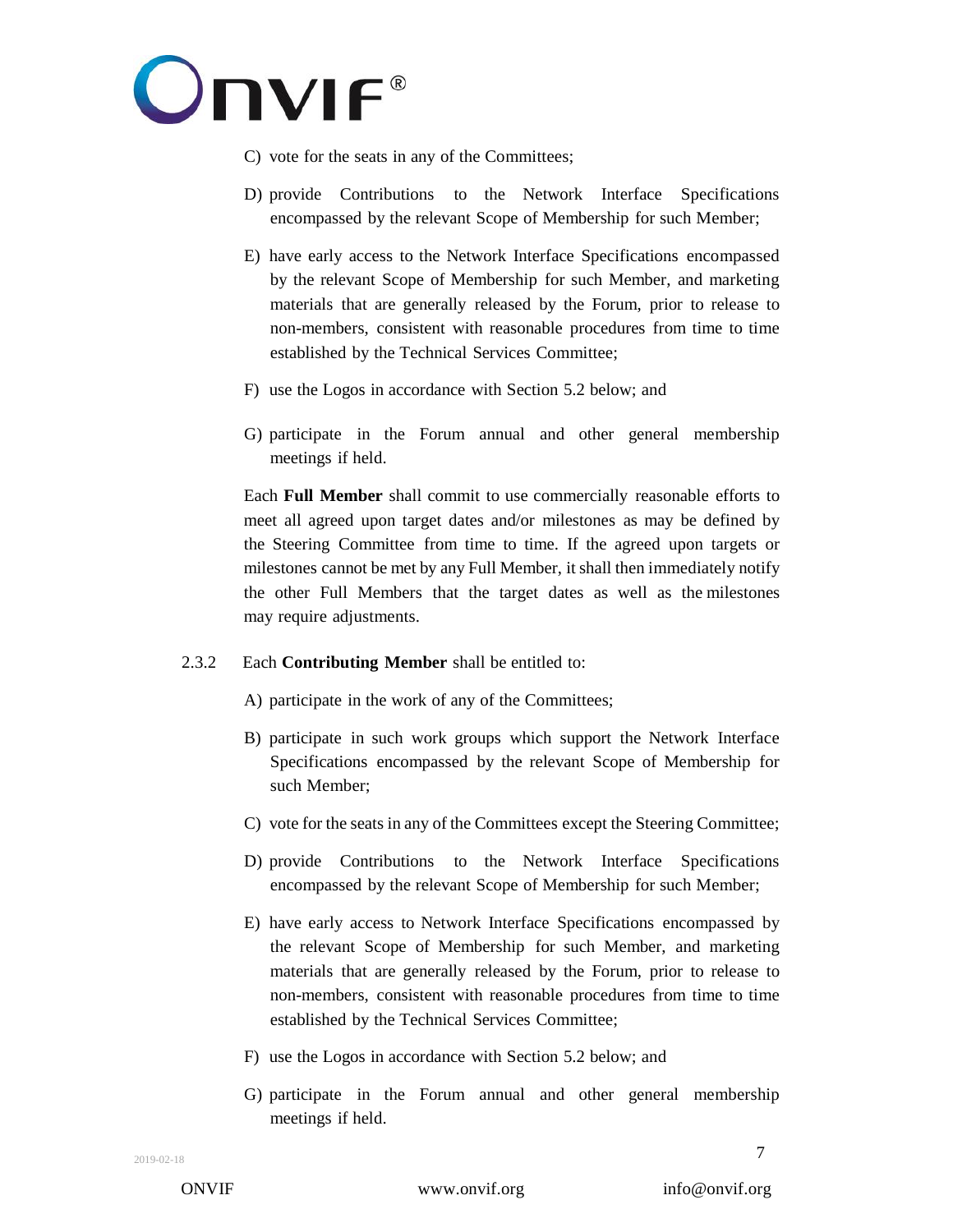

#### 2.3.3 Each **User Member** shall be entitled to:

- A) access Specification proposals.
- B) use the Logos in accordance with Section 5.2 below.

#### 2.3.4 Each **Institutional Member** shall be entitled to:

- A) participate in such work groups which support the Network Interface Specifications encompassed by the relevant Scope of Membership for such Member;
- B) provide Contributions to the Network Interface Specifications encompassed by the relevant Scope of Membership for such Member;
- C) have early access to Network Interface Specifications encompassed by the relevant Scope of Membership for such Member, and marketing materials that are generally released by the Forum, prior to release to non-members, consistent with reasonable procedures from time to time established by the Technical Services Committee;
- D) use the Logos in accordance with Section 5.2 below; and
- E) participate in the Forum annual and other general membership meetings if held.

#### 2.3.5 Each **Observer Member** shall be entitled to:

use the Logos in accordance with Section 5.2 below.

2.3.6 **All Full, Contributing, Institutional, and User Members** shall always use their best endeavours in creating and promoting any Specification while being a Member of the Forum. Promoting includes, without limitation, to provide Contributions and to grant licenses in accordance with these Rules for the purpose of the development of the relevant Network Interface Specification(s). Further, all Members shall always uphold and safeguard the interests of the Forum.

#### 2.4 Membership Fees

Each Member shall pay an annual membership fee to the Company. Such fee may be different for different membership levels. The sole purpose of the said fee shall be to cover the administration costs related to the

ONVIF [www.onvif.org](http://www.onvif.org/) [info@onvif.org](mailto:info@onvif.org)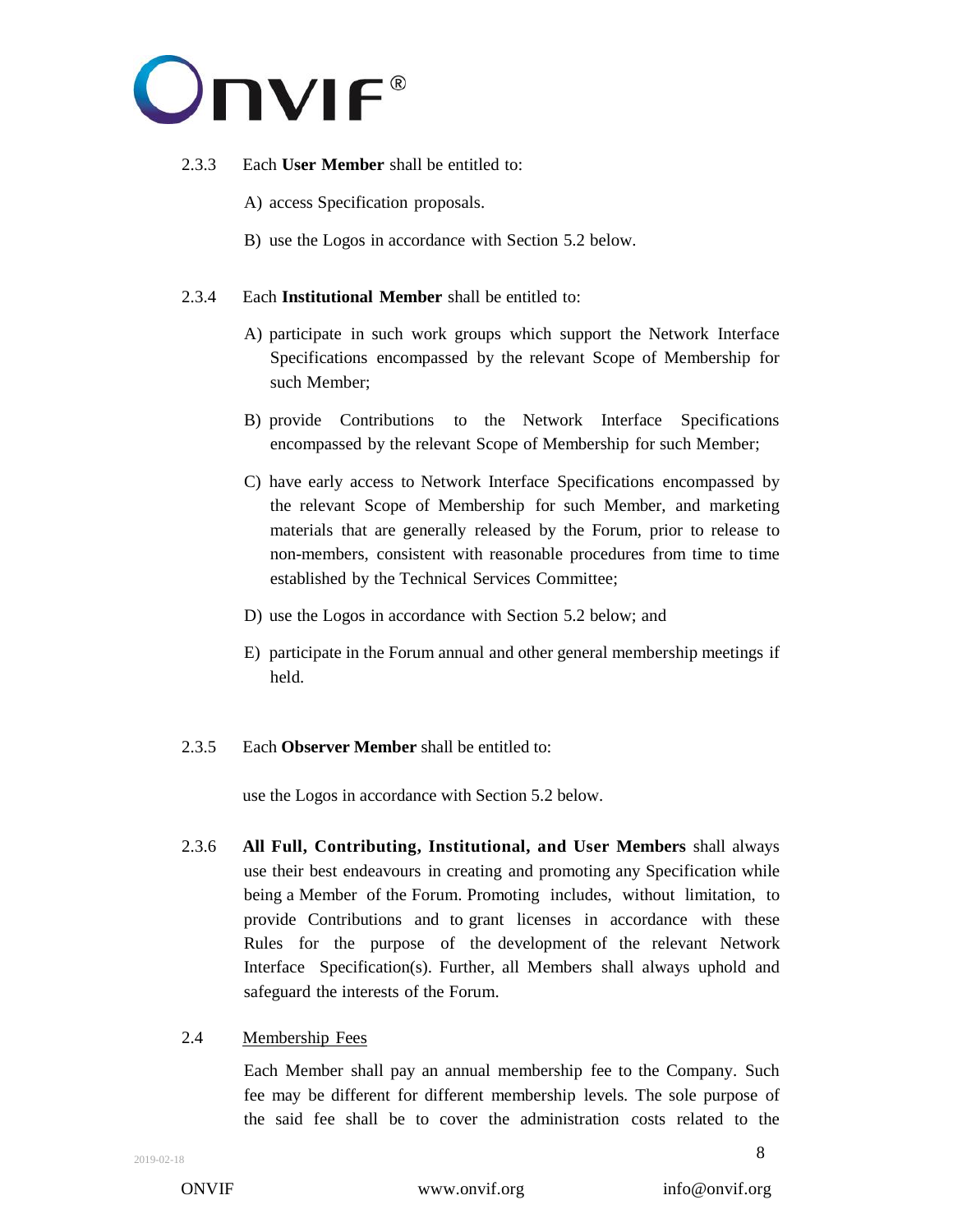

Company and the Logos and other costs directly related to the Forum. Subject to the annual budget of the Forum, which is proposed by each of the Other Committees and approved by the Steering Committee, the fee level shall annually be adjusted and approved by the Steering Committee, such approval to be granted without undue delay unless the difference between the suggested level and the current level reasonably can be considered to be too extensive. The annual membership fees, which apply for different levels of membership, are set out in Appendix C, which will be updated by the Steering Committee on a yearly basis

For the avoidance of doubt, each member shall be solely responsible for all of its expenses incurred by it in connection with being a Member.

## 2.5 Changes of membership

#### <span id="page-8-0"></span>2.5.1 *Resignation*

Any Member may, in its sole discretion, withdraw from its membership of the Forum with a twenty (20) calendar days prior written notice to the chairman of the Steering Committee. No refund of membership fees is payable upon withdrawal.

Any Member not in good standing as set forth in Section 2.2 above may be excluded or suspended from membership of the Forum by resolution of a majority vote of the Steering Committee.

Any warranties, licenses and/or commitment including such agreements as set forth in Section 5 below, given or granted by a Member within the work of the Forum and in accordance with the terms of these Rules, shall continue in full force and effect for (i) any Contribution made available to the Forum prior to the date of Resignation or (ii) any Intellectual Property Rights covering a Network Interface Specification established prior to the date of Resignation. In case of Resignation of a Member during any Review Period, as defined in Section 5.6 below, such Member shall grant all necessary licenses in and to Essential Intellectual Property Rights in accordance with Section 5.3.1 or 5.3.2 below, whichever is applicable.

After Resignation, a Member shall not undertake adverse actions against the Forum.

Any licenses and other rights (including but not limited to licenses to the Logos and Essential Intellectual Property Rights licenses) granted to a Member in accordance with the provisions of these Rules are terminated immediately upon Resignation.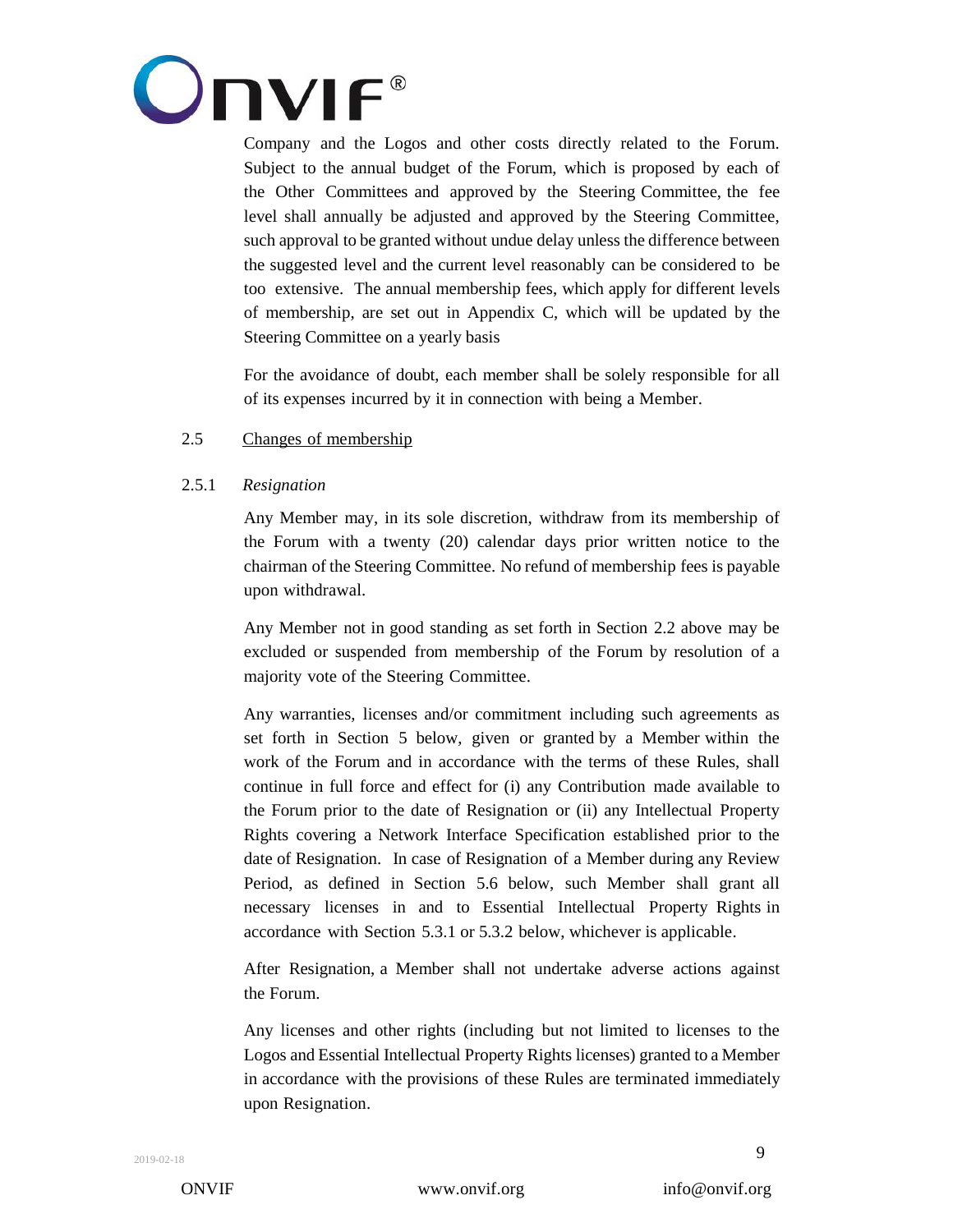

# 2.5.2 *Change of Scope of Membership*

Each Full, Contributing and Institutional Member is entitled to extend, diminish or otherwise alter its Scope of Membership with twenty (20) days prior written notice to the chairman of the Steering Committee. The provisions of Section 2.5.1 above shall apply in case of reduction of a Member's Scope of Membership by withdrawal from a Technical Area.

## 2.5.3 *Change of Level of Membership*

Each Member is entitled to change its level of membership with twenty (20) days prior written notice to the chairman of the Steering Committee. The provisions of Section 2.5.1 above shall apply in case a Member wants to descend from a higher level of membership to a lower level of membership.

## 2.6 Initiators

The Initiators are the founders of the Forum. Accordingly, the Initiators shall serve as Full Members with one (1) representative in the Steering Committee and one (1) or more representatives in each one of the Committees.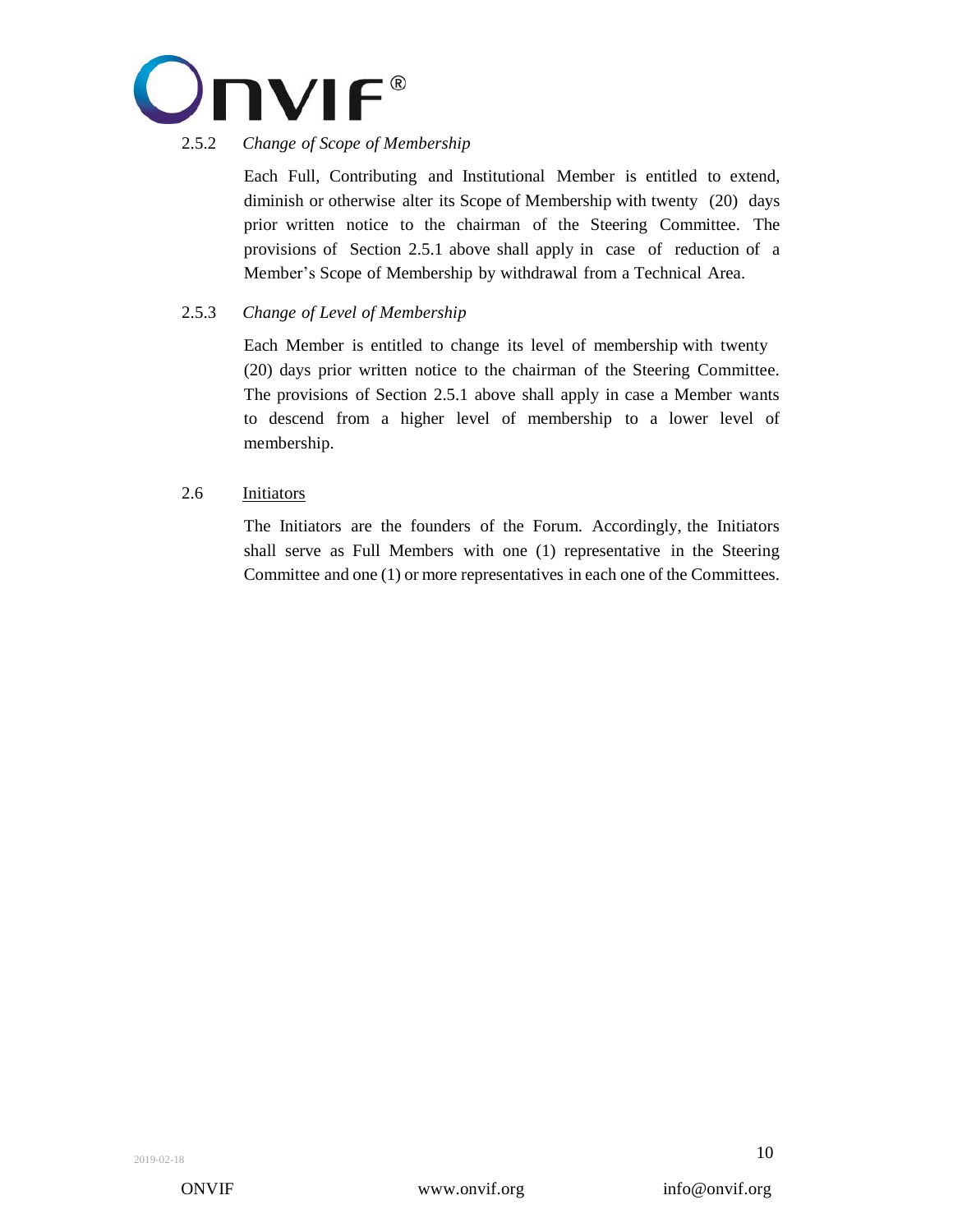

For the purpose of continuity, one of the Initiators shall serve as chairman of the Steering Committee for the first two (2) years following the Formation Date as defined below. Thereafter, the Steering Committee shall appoint its chairman by majority vote at the first Steering Committee meeting following the annual meeting, as described in Section 3.1.1 below.

## 3. **Forum Organization and Operations**

The Forum is organized in a number of committees and work groups, which all work for the joint purposes of developing and marketing of the Network Interface Specifications. The main executive body is the Steering Committee.

## 3.1 Full, Contributing and Institutional Member meetings and voting procedures

## <span id="page-10-0"></span>3.1.1 *Annual Meetings*

An annual meeting shall be held in connection with the anniversary of the Formation Date (as defined in Section 3.2.2 below), and all C o m m it t e e voting procedures shall occur at an election set by the Steering Committee.

In case voting is requested by a Full Member or Contributing Member in the matters which may appear at the annual meeting, the voting shall be done by casting ballots with a 2/3 qualified majority vote rule applied.

Only one (1) vote shall be accorded for a Full Member or Contributing Member on matters for which it is able to cast a vote pursuant to these Rules.

Minutes shall be kept at all meetings between the Full Members, Contributing Members and Institutional Members, and at Committee meetings. Such minutes shall be distributed to all Full Members, Contributing Members and Institutional Members.

## 3.1.2 *Committee and Work Group Meetings*

In case voting is requested by a representative of a Full Member or a Contributing Member on a Committee meeting, or by a Full Member, Contributing Member or Institutional Member on a work group meeting, the voting shall be done by casting ballots with a 2/3 qualified majority vote rule applied. In such a vote, only one (1) vote shall be recorded for Full, Contributing and Institutional Member (as applicable). Quorum of any voting requires appearance of majority of the Members qualified in the applicable Committee.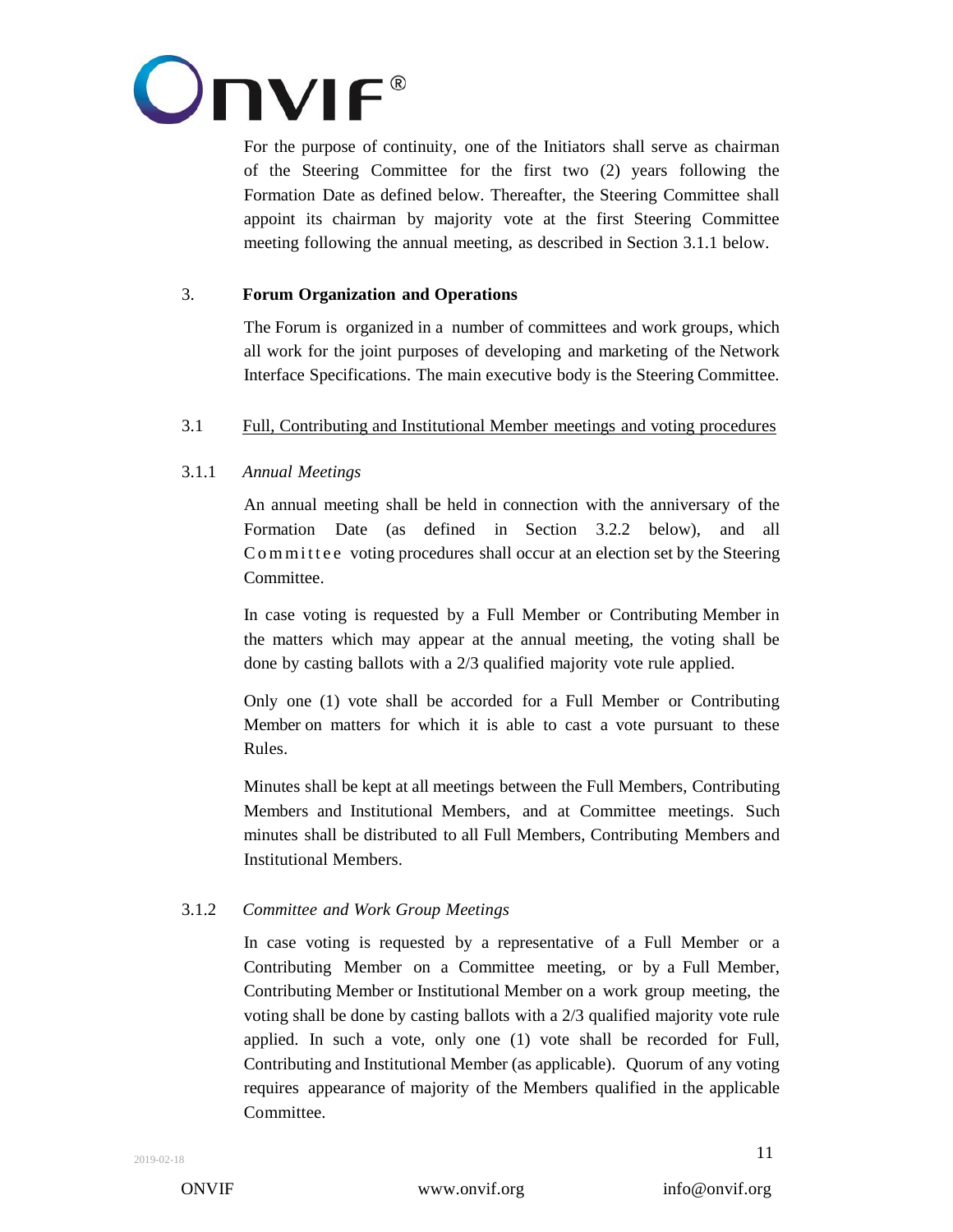

Minutes shall be kept at all meetings between the Full Members, Contributing Members and Institutional Members (as applicable), and at Committee meetings. Such minutes shall be distributed to all Full Members, Contributing Members and Institutional Members (as applicable).

## 3.1.3 *Representation in Committees*

The seats in the Steering Committee and the Other Committees shall be held by Full Members and Contributing Members as such. Accordingly, each of the Full Members and the Contributing Members may appoint and replace its representatives in the applicable Committees at its discretion.

## 3.2 Steering Committee

#### 3.2.1 *General*

The Steering Committee shall consist of no more than seven (7) representatives. Only Full Members are represented in the Steering Committee. Each Member of the Steering Committee shall be entitled to have, as a maximum, one (1) representative in the Steering Committee.

In the event of a merger between two (2) Members, the merged Member, if a Full Member, will have only one (1) representation in the Steering Committee.

A Full Member may resign from the Steering Committee by written notice to the chairman of the Steering Committee.

In the event that any Member of the Steering Committee is absent from the meeting of the Steering Committee more than three (3) consecutive occasions, such Member shall be automatically disqualified from membership of the Steering Committee.

## 3.2.2 *Initial Steering Committee*

For a period following the Formation Date, as defined below, the following shall apply as to the Steering Committee.

The Steering Committee and the Forum shall be deemed established on the date on which all Initiators make one (1) Steering Committee representative available (the "**Formation Date**").

12 In connection with establishing the Forum, the Initiators may invite certain potential members to become Members of the Forum, and may thereafter invite them to participate with initial representatives in the Steering Committee.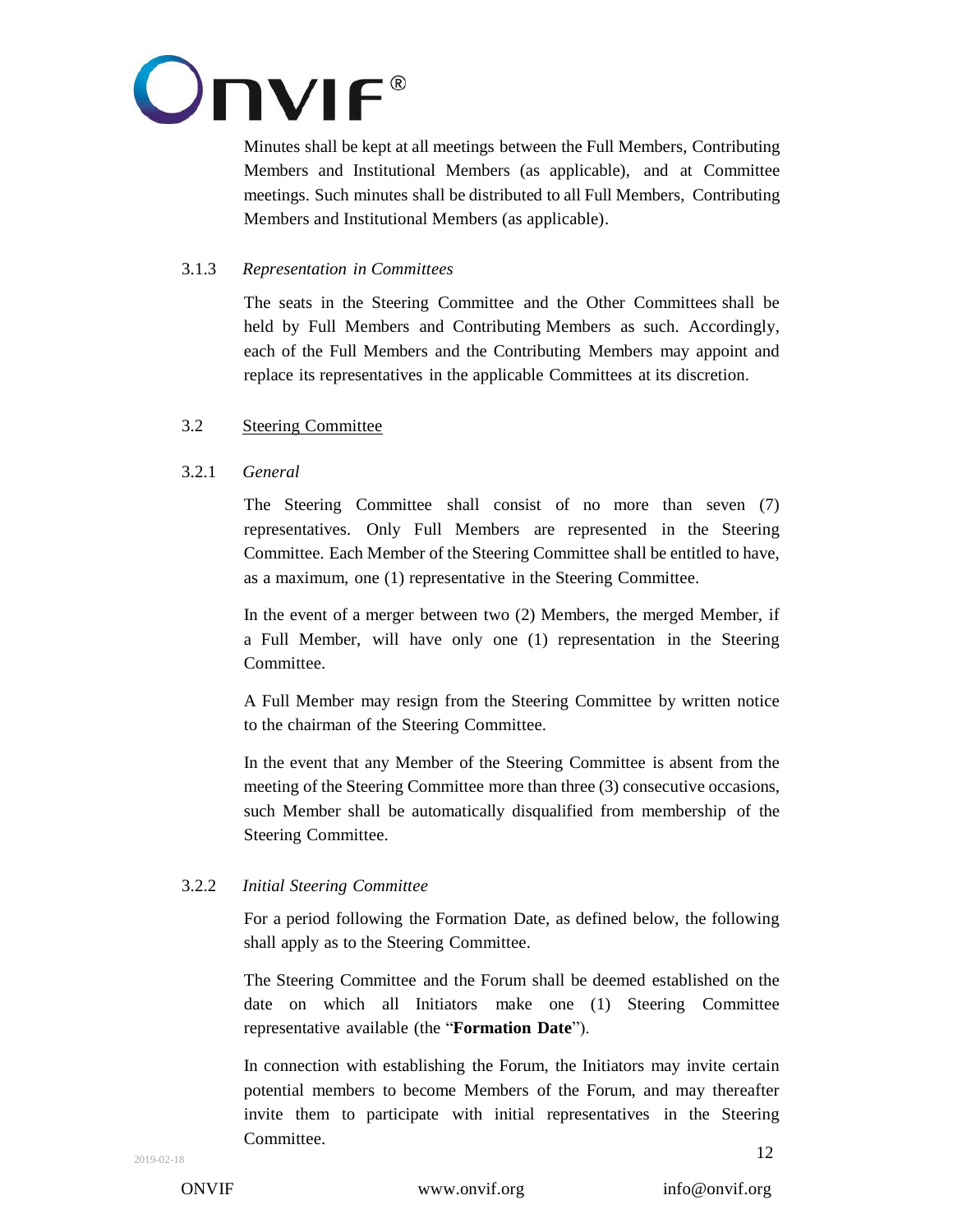

# 3.2.3 *Steering Committee Elections*

Subject to Section 2.6, Steering Committee elections for open positions, up to the total maximum representatives set out in Section 3.2.1 above, shall be held at the annual meeting. Any such positions shall be appointed by voting by the Full Members. Such appointments shall be made for a term set by the Steering Committee and will be based upon elections set by Steering Committee. Voting shall be performed in accordance with Section 3.1 above.

The chairman of the Steering Committee shall be appointed in accordance with Section 2.6 above. The chairman shall appoint a person to serve as the vice chairman. In absence of the original chairman the vice chairman shall take act as chairman during the meetings.

Any possible changes of members of the Steering Committee shall come in effect immediately after the annual meeting has been closed.

A Full Member shall announce its candidacy to the Steering Committee to the chairman of the Steering Committee, minimum forty (40) calendar days prior to the anniversary date of the Formation Date. All candidates for open Steering Committee positions shall be announced to the Full Members minimum thirty (30) calendar days prior to the anniversary meeting.

Vacancies will be filled at the next regular Steering Committee Election unless only one (1) or two (2) Steering Committee Members remain, in which case additional Full Members shall be invited to the Steering Committee by the chairman until there are a minimum of three (3) members in the Steering Committee.

## <span id="page-12-0"></span>3.2.4 *Steering Committee Duties and Responsibilities*

The Steering Committee shall have the power to determine its own internal governance in order to accomplish the tasks related to its duties and responsibilities described below, and as otherwise required to run the Forum:

- A) The Steering Committee shall in its own, or through its members or appointed officers, handle the organization and work of the Forum.
- B) The Steering Committee shall decide on the assignment to the management association. For establishment of the Forum, the Initiators may decide, by unanimous vote, on such assignment and may contract with the management association on behalf of the Forum.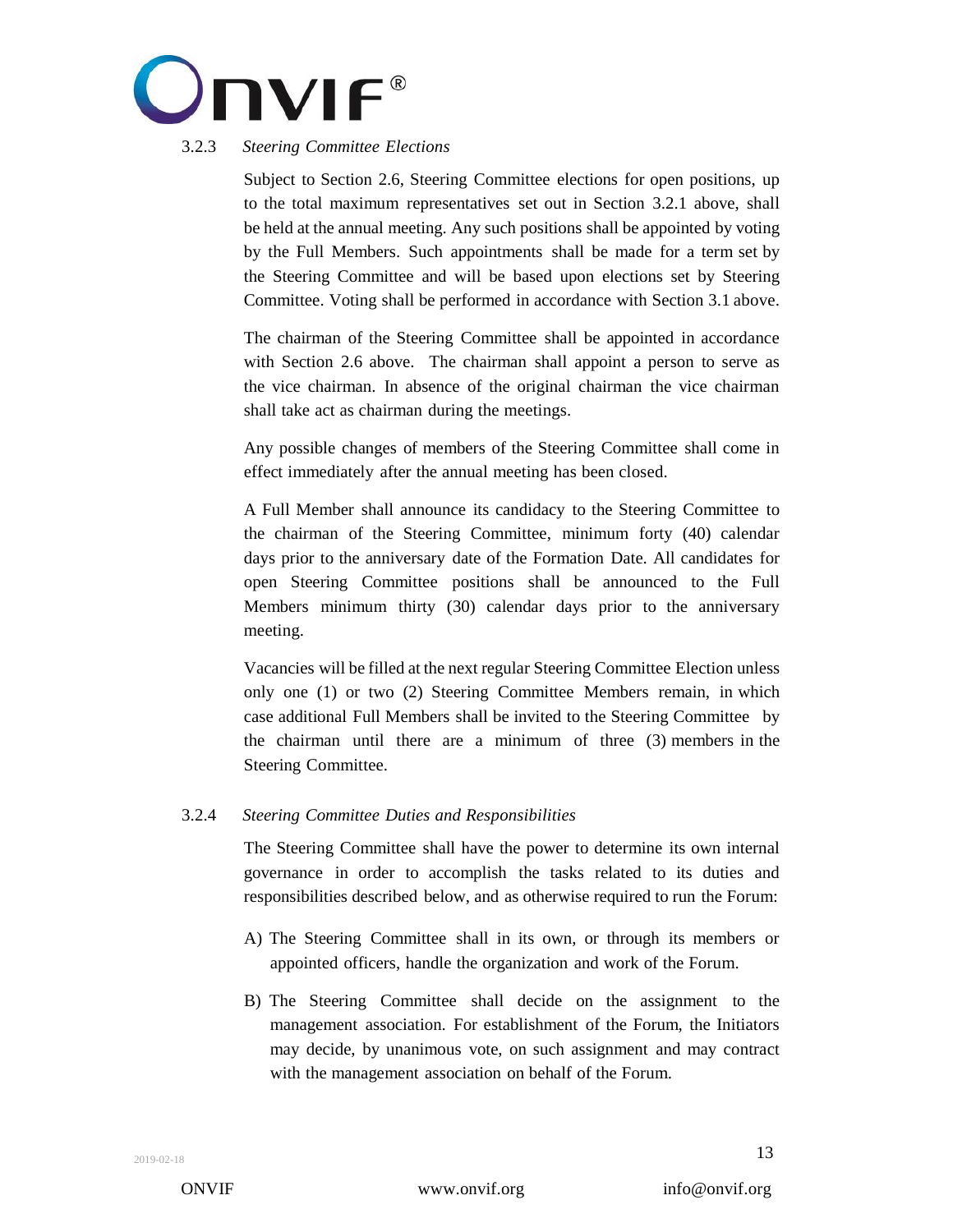

- C) The Steering Committee shall adopt amendments to these Rules as it deems necessary for the benefit of the Forum.
- D) The Steering Committee shall decide on exemptions from the general rule of non-remunerative licenses, in cases where a Member has made a disclosure of Essential Intellectual Property Rights according to Sectio[n 5.5](#page-21-0) below and requested a right to license such rights on reasonable and nondiscriminatory terms.
- E) The Steering Committee shall organize the annual meetings, and in cooperation with the Other Committees, the voting procedures at said annual meetings.
- F) The Steering Committee shall define the work areas for the Technical Committee.
- G) The Steering Committee shall approve the budgets of the Other Committees and subject to such budget shall determine the annual membership fee.
- H) The chairman of the Steering Committee shall act as a spokes person for the Forum.
- I) The Steering Committee shall safeguard and uphold the interests of all Members of the Forum equally, regardless of level of membership and Scope of Membership.

## 3.2.5 *Voting Procedures*

Decisions by the Steering Committee in accordance with Section [3.2.4](#page-12-0) B) (Assignment to the management association) and [3.2.4C](#page-12-0)) (Amendments to these Rules) shall be made by unanimous vote. For the avoidance of doubt, the adoption of a new Technical Area in accordance with Section [5.4](#page-20-0) below shall not be deemed to constitute an amendment to these Rules requiring a unanimous voting result.

Decisions by the Steering Committee in accordance with Section 3.2.4 D (Exemptions from the general rule of non-remunerative licenses) [3.2.4](#page-12-0) F) (Work areas for the Technical Committee), [3.2.4](#page-12-0) G) (Annual membership fee) and [5.4](#page-20-0) (Adoption of new Technical Areas) shall be made by 2/3 qualified majority vote.

#### 3.3 Other Committees

3.3.1 *General*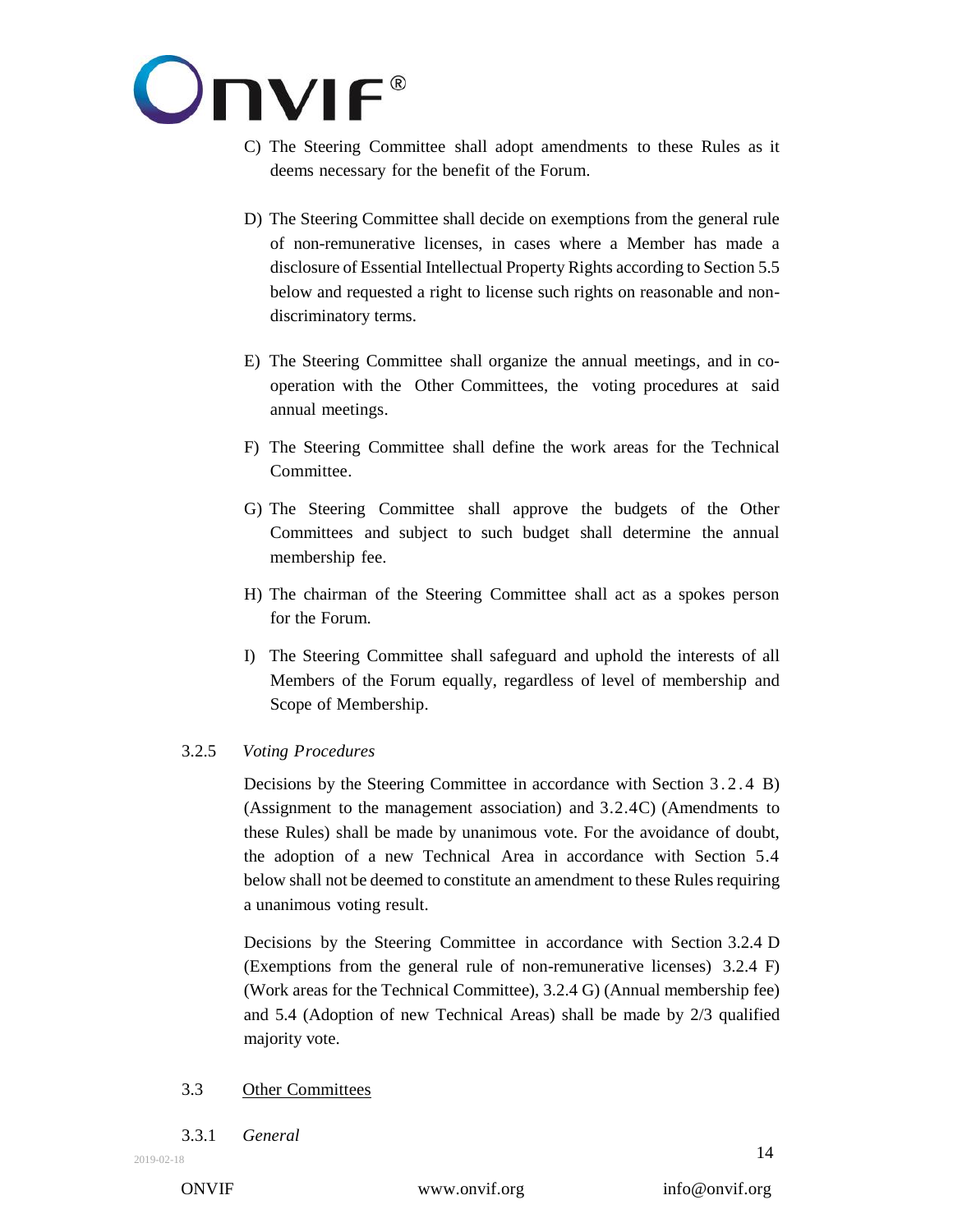

The Other Committees are the following: Technical Committee, Technical Services Committee, and Communication Committee.

The Other Committees shall each consist of no more than seven (7) representatives of which at least five (5) shall be Full Members and two (2) may be Contributing Members. Only Full Members and Contributing Members are represented in the Other Committees. Each Member of each of the Other Committees shall be entitled to have, as a maximum, one (1) representative in each of the Other Committees.

In the event of a merger between two (2) Members, the merged Member, if a Full or Contributing Member, will have only one (1) representation in each of the Other Committees. Affiliate of Full Member or Contributing Members shall not be entitled to have representation in the Other Committees.

A Full Member or Contributing Member may resign from one (1) of the Other Committees by written notice to the chairman of that committee.

In the event that any Member of the Other Committee is absent from the meeting of the applicable Other Committee or the work group thereof more than three (3) consecutive occasions, such Member shall be automatically disqualified from membership of such Other Committee.

## 3.3.2 *Initial Phase of the Other Committees*

For the initial period following the Formation Date and until the first annual meeting the following shall apply as to the Other Committees.

The Other Committees shall be deemed established, at a date following the Formation Date on which three (3) Full Members or Contributing Members for the Other Committee are available.

## 3.3.3 *Other Committees Elections*

The procedure described in relation to the Steering Committee in Section 3.2.3 above (other than that for the first Steering Committee), shall apply *Mutatis Mutandis* to the appointment of members to the Other Committees.

Each of the Other Committees shall appoint a chairman by majority vote at the first Committee meeting following the annual meeting, as described in Section 3.1.1 above. The chairman shall appoint a person to serve as the vice chairman. In absence of the original chairman, the vice chairman shall chair the meetings.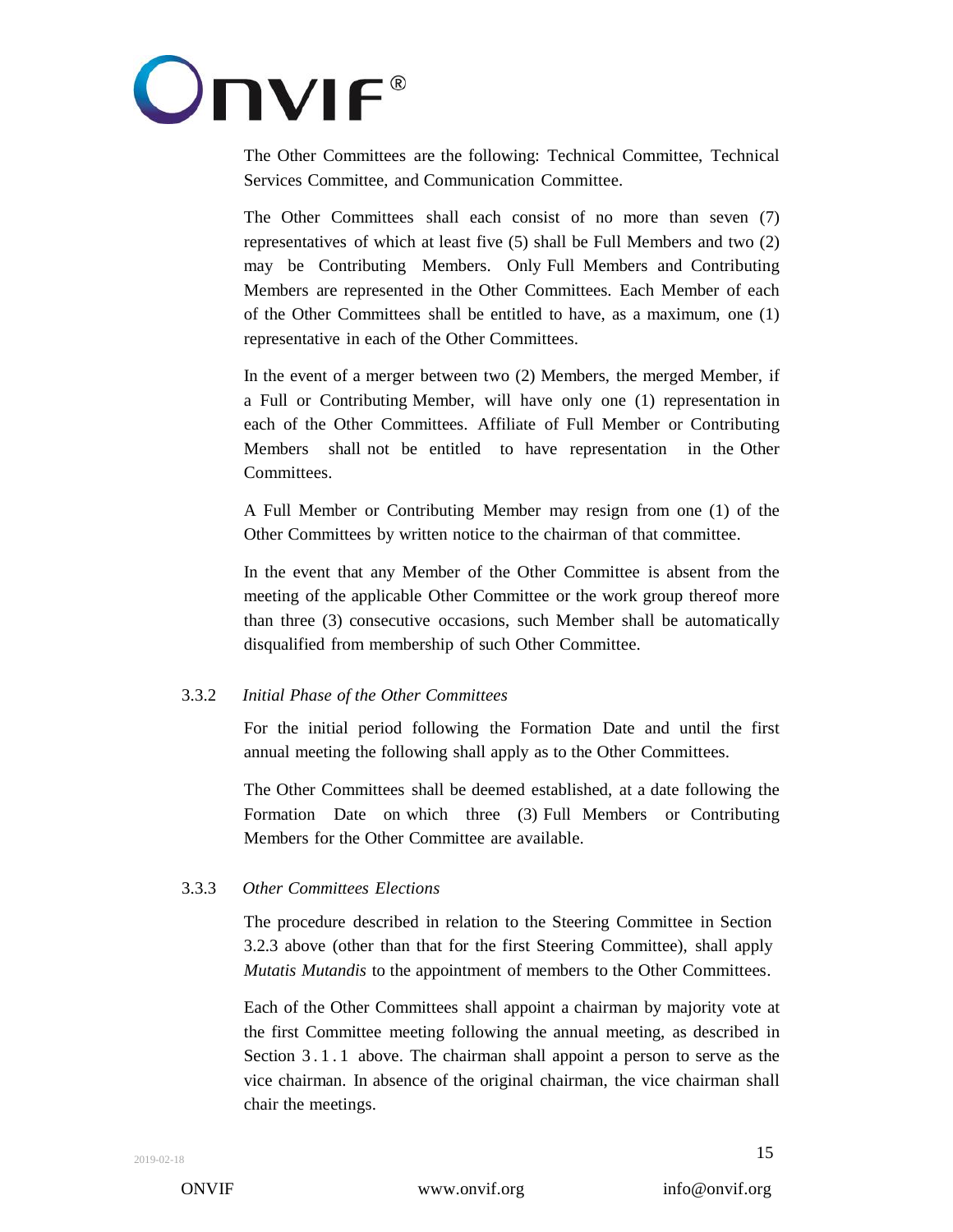

#### 3.3.4 *Voting Procedures*

Unless otherwise explicitly provided for herein, all decisions by the Other Committees shall be made by majority vote.

# 3.4 Technical Committee

## <span id="page-15-0"></span>3.4.1 *Technical Committee Duties and Responsibilities*

The Technical Committee shall organize its work in accordance with the instructions from the Steering Committee, and in areas where needed to form technical work groups, and set the frames for future development of the Network Interface Specifications, which the Technical Committee shall govern and administer. The Technical Committee shall have the following responsibilities:

- A) The Technical Committee shall, directly or through its work groups, receive Contributions and proposals of extensions of the Network Interface Specifications from Full Members, Contributing Members and Institutional Members of the Forum.
- B) The Technical Committee shall govern and co-ordinate the content of the Common Specification, including, but not limited to any updates thereof, and ensure that the highest common denominators of each respective Network Interface Specification are properly identified in the Common Specification. Also, the Technical Committee ultimately, by 2/3 qualified majority vote, adopts the Common Specification. The Technical Committee shall further review for approval, by 2/3 qualified majority vote, initiation of the adoption procedure for new versions of the Common Specification in accordance with Section [5.6](#page-22-0) below, which may lead to the full embracement of such new versions by the Forum.
- C) The Technical Committee shall, prior to starting up work in new work areas, obtain approval from the Steering Committee.
- D) The Technical Committee shall govern and administer the work in its approved work areas.
- E) The Technical Committee shall define and approve, by 2/3 qualified majority vote, work items for work groups (which may consist of one (1) or more individuals) organized under the Technical Committee.
- F) The Technical Committee shall receive work item project proposals from the work groups.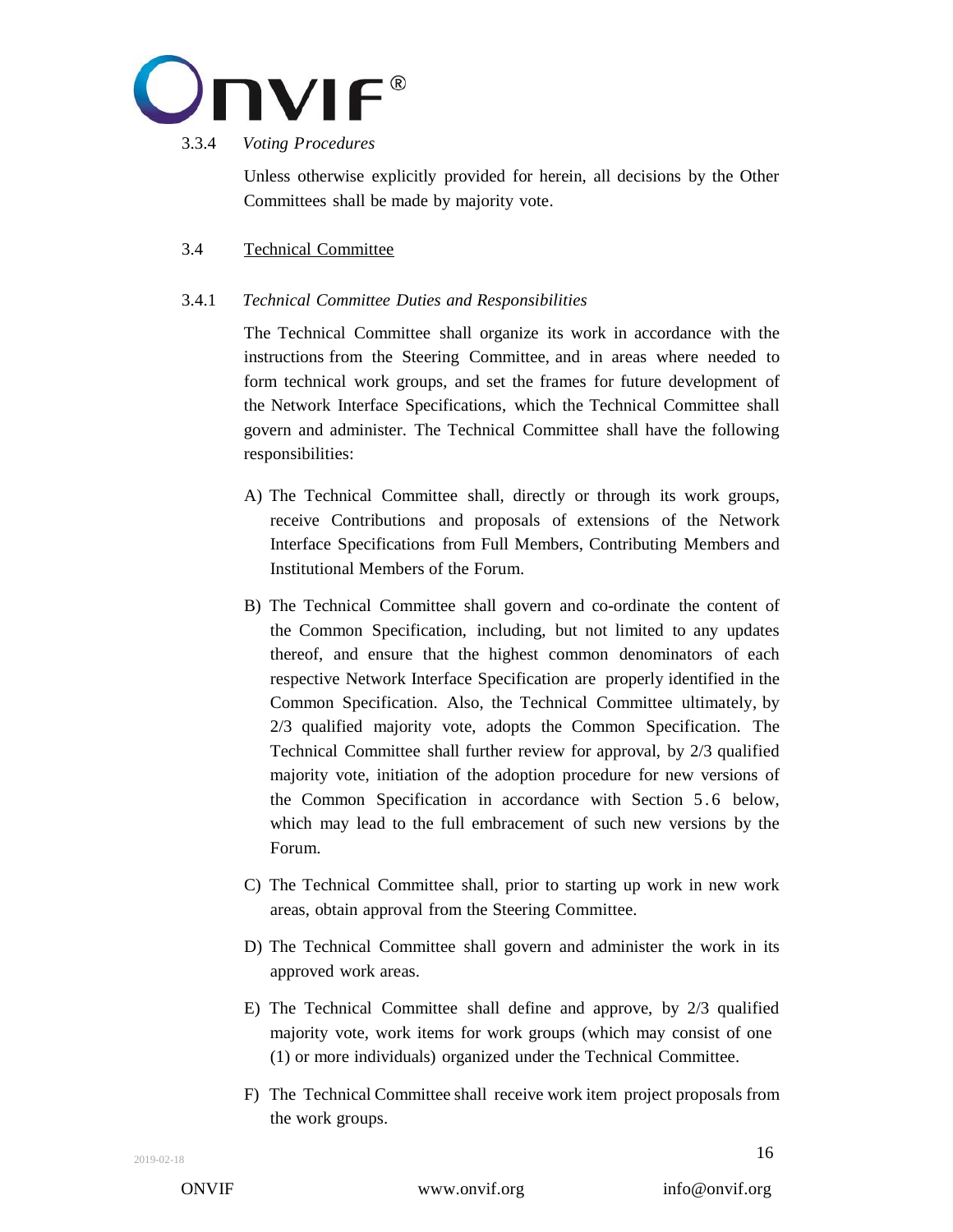

- G) Project proposals from work groups shall be reviewed and approved by the Technical Committee. Approval of such project proposals requires 2/3 qualified majority vote of the Technical Committee.
- H) The Technical Committee shall receive Specification proposals, based on approved project proposals, from the work groups regarding one or several Network Interface Specifications.
- I) The Technical Committee shall receive or instigate proposals for new Technical Areas, and forward such proposals to the Steering Committee for the initiation of the adoption procedure set out in Section 5.4 below, provided however that the Technical Committee has decided, by 2/3 qualified majority vote, to recommend such adoption to the Steering Committee.
- J) The Technical Committee shall review for approval, by 2/3 qualified majority vote, initiation of the adoption procedure for a Specification proposal in accordance with Section [5.6](#page-22-0) below, which may lead to the full embracement of the Specification proposal by the Forum.
- K) The Technical Committee shall forward to the Steering Committee all disclosures of Essential Intellectual Property Rights made by Members in accordance with Section [5.5](#page-21-0) below.
- L) The Technical Committee shall decide, by 2/3 qualified majority vote, whether to proceed with the adoption procedure for a Specification proposal in cases described in Section [5.6](#page-22-0) B) below.
- M) The chairrman shall act as a spokes person for the Technical Committee.
- 3.5 Technical Services Committee

## 3.5.1 *Technical Services Committee Duties and Responsibilities*

The Technical Services Committee shall organize its work in accordance with the instructions from the Steering Committee, and with the main tasks listed below:

- A) The Technical Services Committee shall define and create a verification and self certification process for Compliant Network Products.
- B) The chairman shall act as a spokes person for the Technical Services Committee.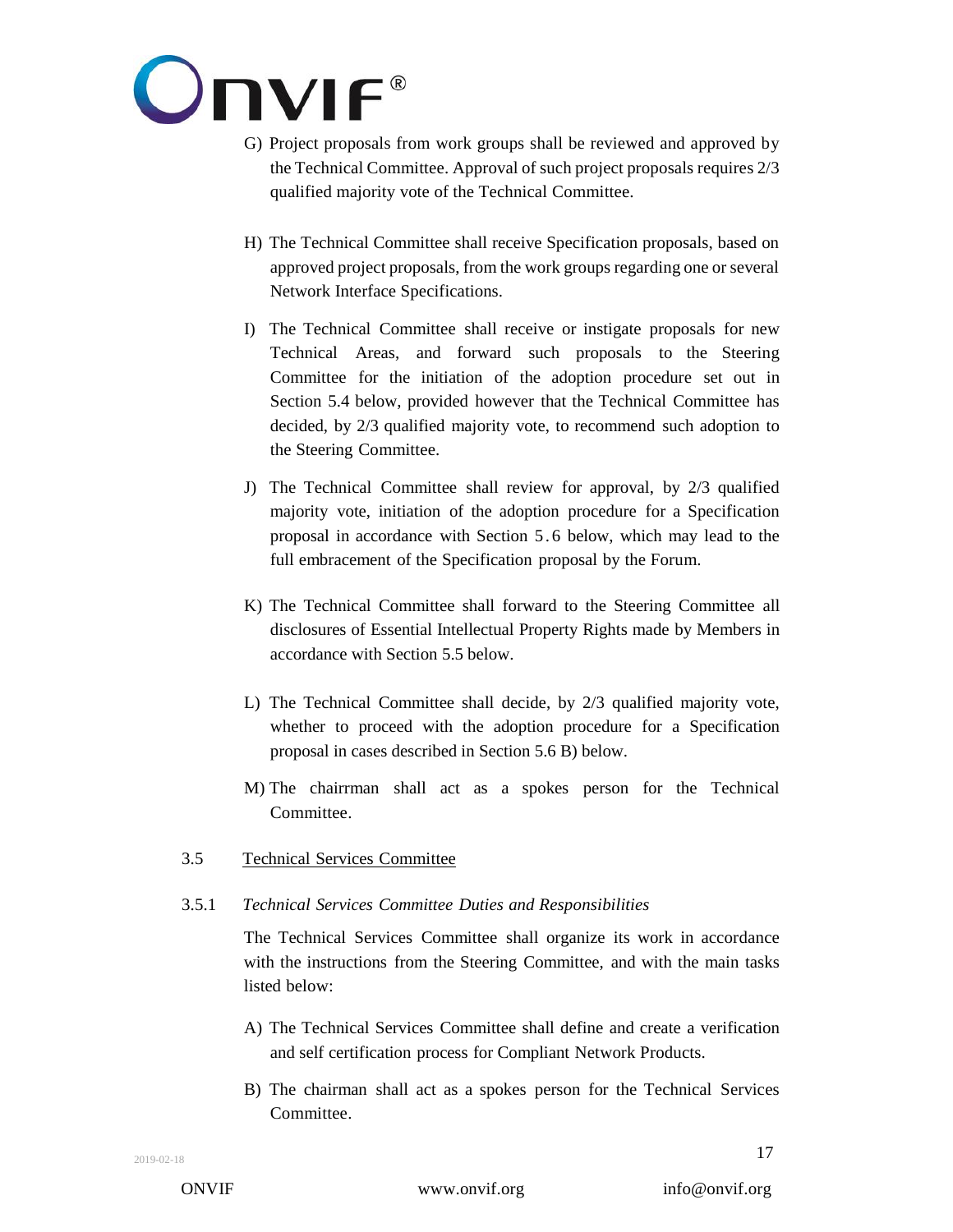

## 3.6.1 *Communication Committee Duties and Responsibilities*

The Communication Committee shall organize its work in accordance with the instructions from the Steering Committee and govern and administer planning of promotional activities of the Forum through events such as trade shows, press announcements and the Forum's web site, and preparation of exhibitions and promotional materials thereto.

- A) The Communication Committee shall initially set up a Forum web site through which communication with the Members, and to the extent applicable external parties, primarily shall take place.
- B) The Communication Committee shall appoint one (1) PR spokes person for the Forum.
- C) The chairman shall act as a spokes person for the Communication Committee.

#### 4. **Intellectual Property Rights**

- 4.1 All Intellectual Property Rights created solely by employees of a Member in pursuance of these Rules shall belong exclusively to that Member and it shall have the right to make applications for protection for such Intellectual Property Rights.
- 4.2 All Intellectual Property Rights created jointly by employees of two (2) or more of the Members in pursuance of these Rules ("Joint IPR") shall, unless otherwise agreed between such Members, be jointly owned by those Members having at least one (1) creator (the "Participating Parties"). The Participating Party which becomes first aware of the relevant Joint IPR shall inform the other Participating Parties on a confidential basis about this fact and each Participating Party shall ensure that all rights necessary to fulfil these Rules are forthwith complied with.
- 18 4.3 The Participating Parties shall for each Joint IPR, agree on the details of the first filing, further filing, prosecution, maintenance and defense, relating to applications for protection of the Joint IPR in the joint names of all agreeing Participating Parties. In case no such agreement is reached in a reasonable time, each Participating Party shall be entitled to file, prosecute, maintain and defend, at its own expense, Joint IPR in its own name, provided it gives to the other Participating Parties at least thirty (30) days notice of its intention to do so. Any other Participating Party may give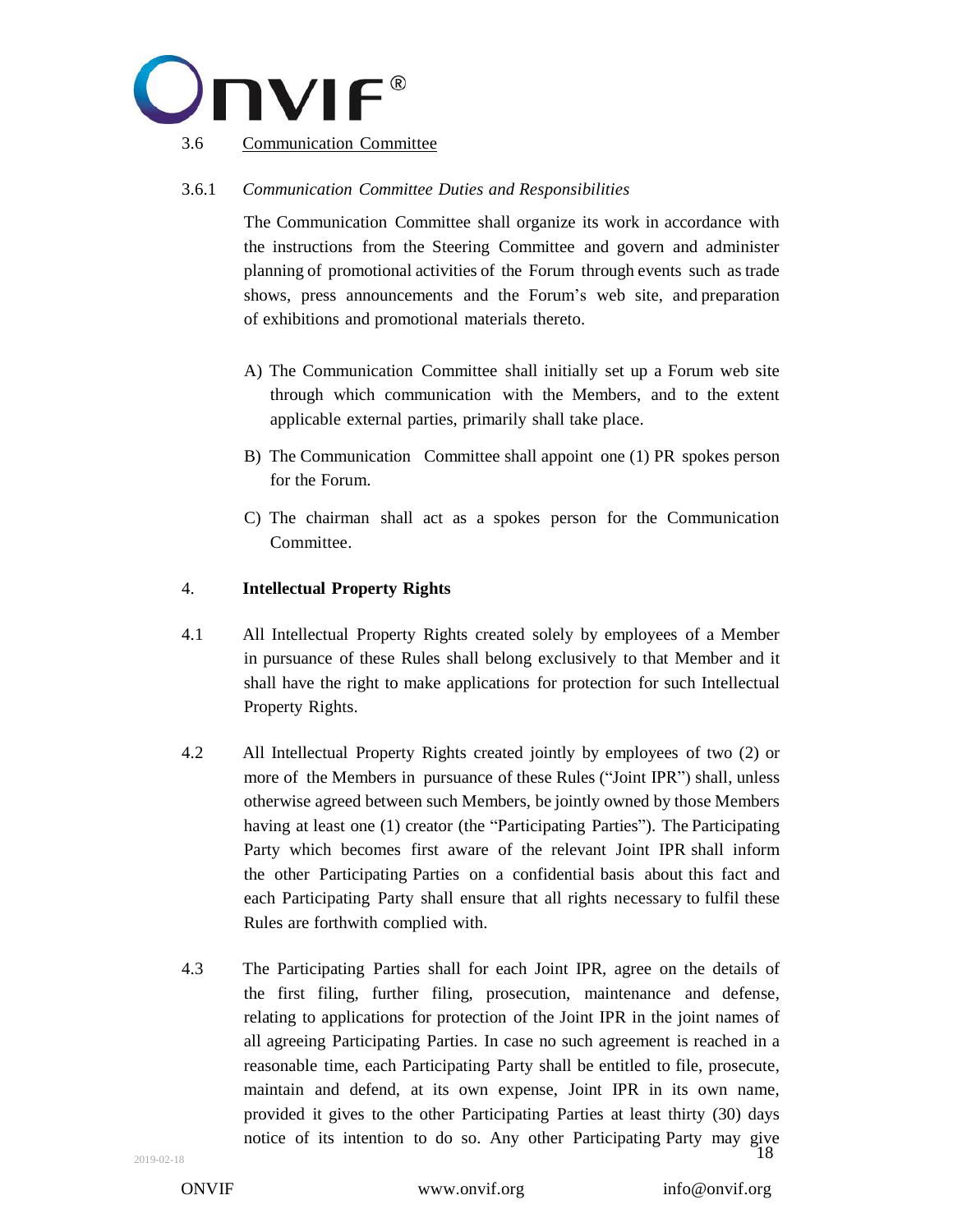

notice within said thirty (30) days of its intention to join said filing. Any Participating Party not joining a filing shall sign all documents necessary for a filing to proceed in the names of the joining Participating Parties.

- 4.4 The costs of filing and maintaining agreed applications for protection and granted rights in respect of any Joint IPR shall be shared equally between the Participating Parties agreeing to those filings.
- 4.5 Any Participating Party choosing not to join any filing or any Participating Party choosing not to share the costs of filing and maintaining agreed applications and rights granted shall, subject to any applicable law of employee inventions, assign its ownership in such filing or granted rights to the remaining Participating Parties.
- 4.6 Each Participating Party undertakes to license any Joint IPR, if an Essential Intellectual Property Right, in accordance with Section [5](#page-18-0) below of these Rules.
- 4.7 If and as long as a Participating Party shares in the costs, where applicable, as a joint applicant to file, obtain, maintain and defend against opposition and revocation actions in respect of applications to protect such Joint IPR (all hereinafter referred to as "IPR costs"), the granting of licenses to third parties under rights resulting from the Joint IPR shall be subject to the mutual agreement of the Participating Parties, provided that the Joint IPR is Essential Intellectual Property Right and is subject to Section [5](#page-18-0) below.
- 4.8 Any provision related to Joint IPR herein shall not imply any license under any Intellectual Property Rights which a Member or its Affiliates may own independent of these Rules, except if expressly agreed in these Rules.

# <span id="page-18-0"></span>5. **Licensing of Intellectual Property Rights**

# 5.1 Network Interface Specifications

All Members agree that the Company will own the copyright of each and every Network Interface Specification, provided that, if any part of a Network Interface Specification constitutes a Member's Contribution, copyright of such part shall be retained by such Member and shall be subject to the license as the Essential Intellectual Property Rights as set forth below.

5.2 Logos

The Logos shall be the exclusive property of the Company.

ONVIF [www.onvif.org](http://www.onvif.org/) [info@onvif.org](mailto:info@onvif.org)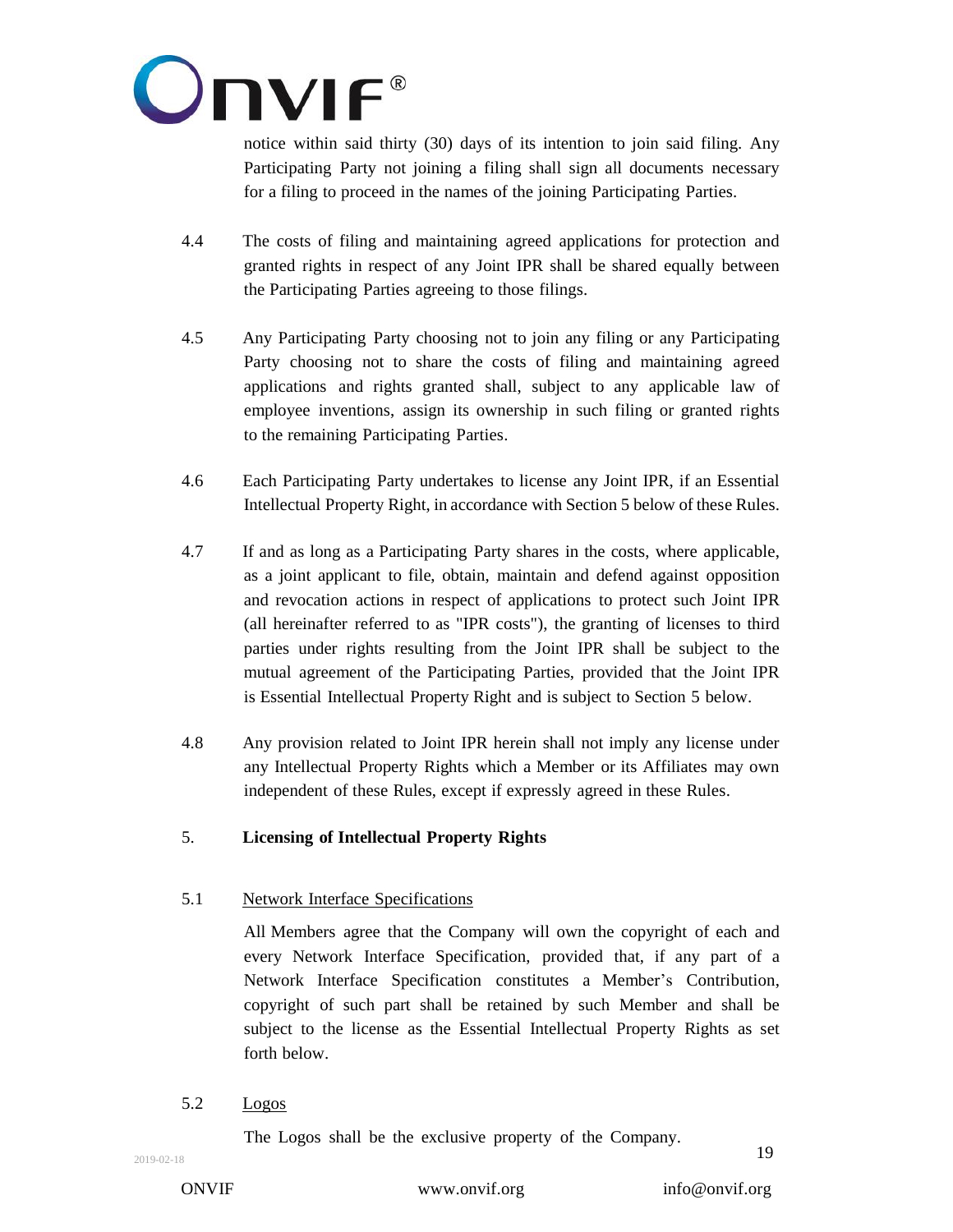

Each Full, Contributing and User Member is hereby granted a non-exclusive, non-remunerative, worldwide license to use the Logos for the sole purpose of (i) promoting and endorsing its membership in the Forum, and (ii) promoting and marketing its Compliant Network Products, developed in accordance with the relevant Scope of Membership of such Member.

Each Institutional and Observer Member is hereby granted a non-exclusive, non-remunerative, worldwide license to use the Logos for the sole and limited purpose of promoting and endorsing its membership in the Forum.

Any use of the Logos shall always be in accordance with the Logo guidelines (Appendix A), as established by the Communication Committee from time to time

## 5.3 Contributions and License Grants

It is expressly understood and acknowledged by the Members that participation in the work of the Forum does not imply any transfer of intellectual property rights or other rights between the Members other than as expressly agreed between the Members. However, as established in Section 5.1 above, any copyright related to a Network Interface Specification itself shall be vested in the Company.

Each Member is responsible for ensuring that it has sufficient agreements in place with such Member's employees or others engaged in the creation of Essential Intellectual Property Rights on behalf of such Member in order to fulfil the obligations in relation to licensing of such Essential Intellectual Property Rights as set out in Sections 5.3.1 and 5.3.2.

#### 5.3.1 *Non-remunerative License to Essential Intellectual Property Rights*

By signing these Rules, all Full, Contributing, Institutional and User Members grant to all other Full, Contributing and User Members (note: excluding Institutional Members), under the Essential Intellectual Property Rights of such Member and for the term of such Essential Intellectual Property Rights, a non-exclusive, non-transferable, non-remunerative license to these Essential Intellectual Property Rights on a worldwide basis, to make, design, have made, use, offer to sell, import, export, lease or otherwise dispose of Compliant Network Products, as encompassed by such Member's relevant Scope of Membership(s), and consequently release all other Full,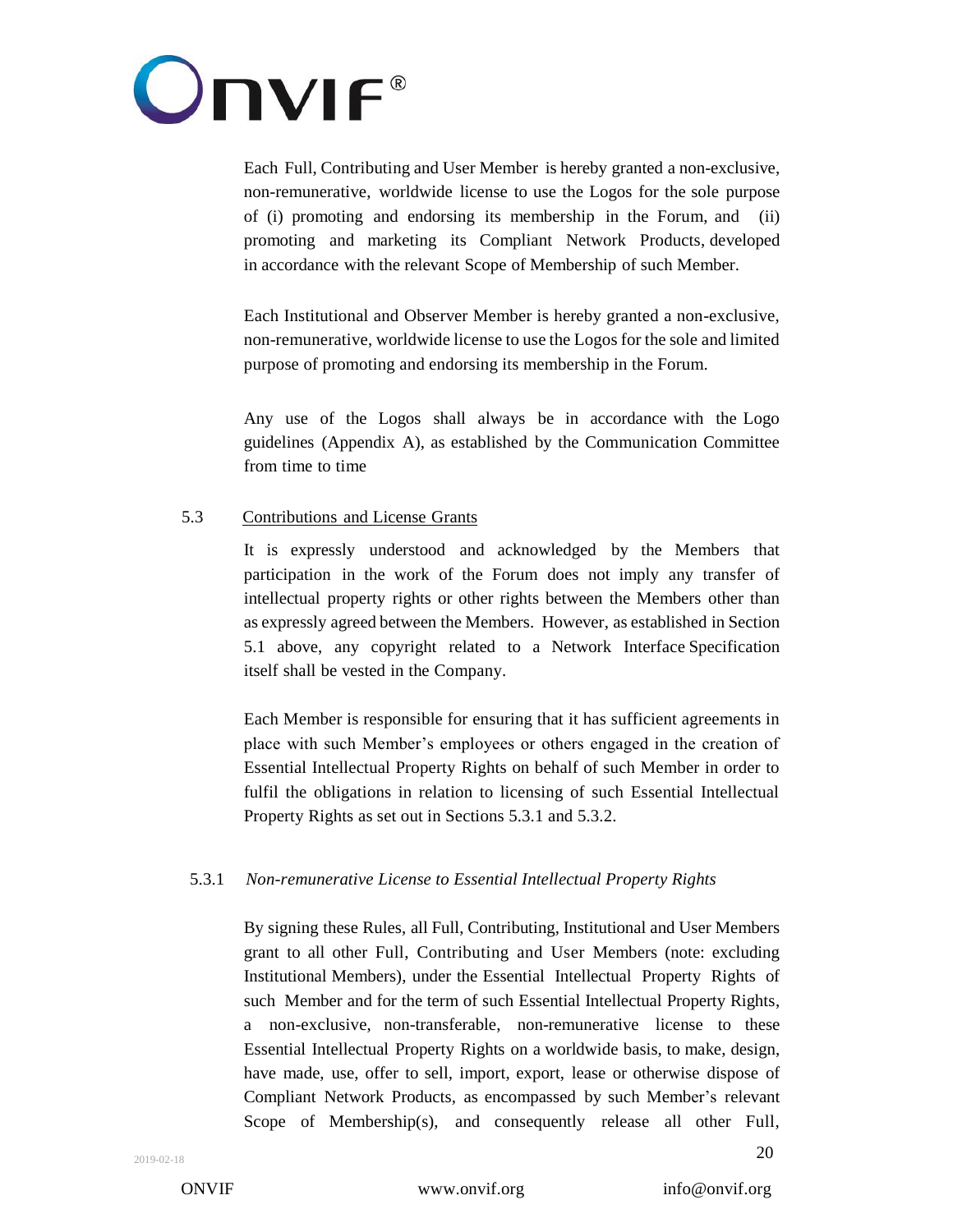

Contributing and User Members from any and all claims of infringement of such Essential Intellectual Property Rights.

5.3.2 *License to Essential Intellectual Property Rights on Reasonable and Nondiscriminatory Terms.*

The obligation to license Essential Intellectual Property Rights according to Section 5.3.1 above shall not apply in case a Member has made a disclosure of Essential Intellectual Property Rights in accordance with Section [5.5](#page-21-0) below and in connection therewith stated that it is  $-$  subject to the Steering Committee's approval thereof – willing to offer to all Full, Contributing and User Members, for the term of the Essential Intellectual Property Rights, a non-exclusive, non-transferable license to the Member's Essential Intellectual Property Right on a worldwide basis, to make, design, have made, use, offer to sell, import, export, lease or otherwise dispose of Compliant Network Products, as encompassed by such Member's relevant Scope of Membership(s), subject to reasonable and non-discriminatory terms, including but not limited to a reasonable royalty or other fee.

For the avoidance of doubt, the Forum will not be involved in determining reasonable and non-discriminatory terms according to this Section 5.3.2, and will not make any assurance that the obligation to apply such terms are fulfilled in practice by the Member offering the license.

## 5.3.3 *Copyright License*

Further, by signing these Rules, all Full, Contributing, and Institutional Members agree to grant to Company, and to all other Full, Contributing, Institutional, and User Members, a non-exclusive, perpetual, nonremunerative, sublicensable copyright license under such Member's copyrights in any Contribution made by such Member to reproduce, distribute, perform, display, and create derivative works of the Contribution solely for the purpose of producing and distributing the relevant Network Interface Specification(s).

#### <span id="page-20-0"></span>5.4 Adoption of a new Technical Area

In order to adopt a new Technical Area, the Technical Committee shall, subject to Section 3.4 I) above, initiate such adoption procedures by sending a proposal hereof by written notice to the Steering Committee. The Steering Committee shall thereafter review the proposal and evaluate its compliance with the overall purpose of the Forum as expressed in the pre-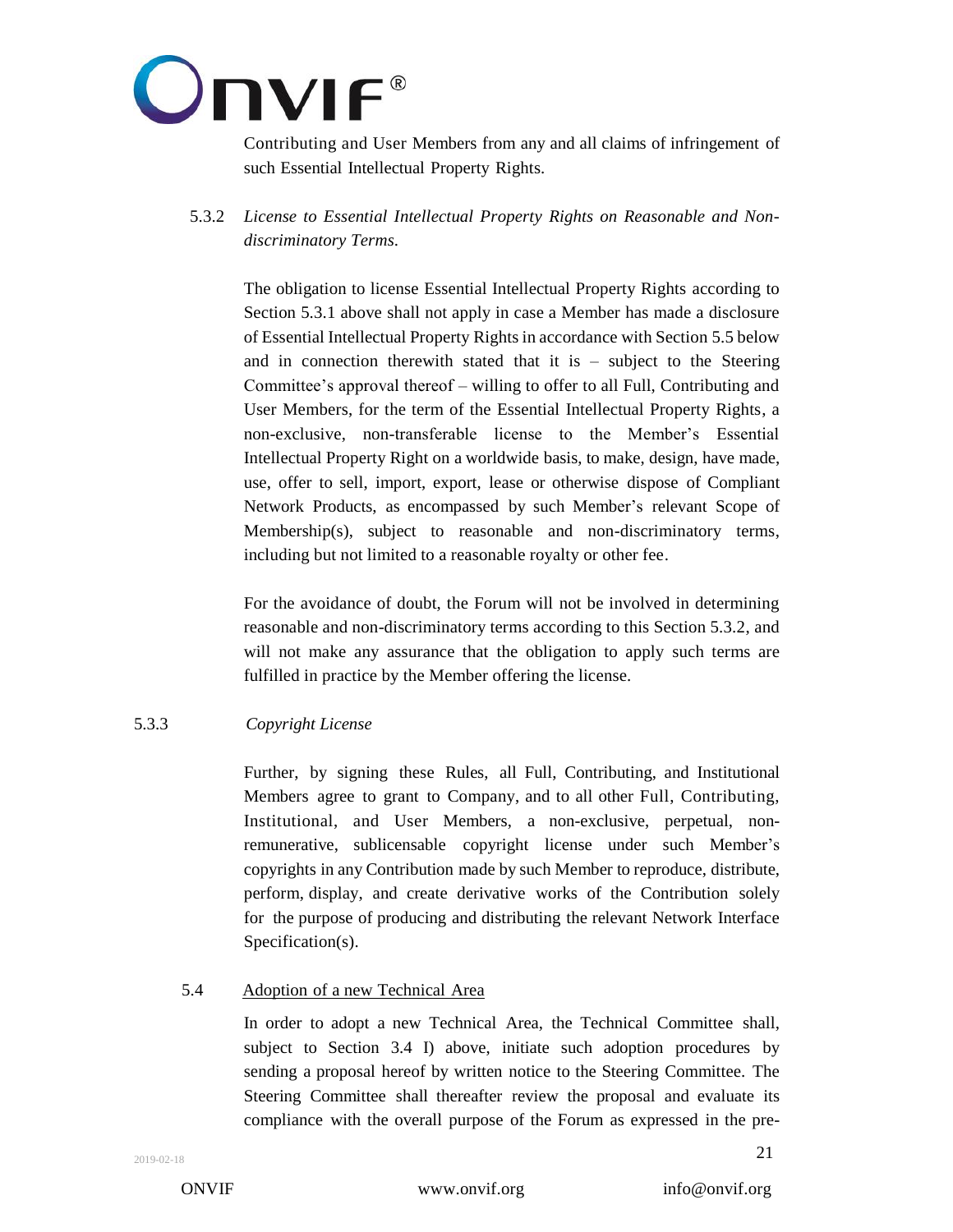

amble of these Rules, the Common Specification, the Technical Areas previously adopted and the general possible contribution the proposed new adoption may generate.

A new Technical Area is adopted by 2/3 qualified majority decision hereof by the Steering Committee. Once such decision has been taken, the Technical Committee shall appoint a work group for the practical execution of the adoption.

The work group shall act in accordance with the procedure set forth in Section [3.4.1](#page-15-0) above. Review of and voting procedures regarding the proposal of a new Network Interface Specification pertaining to such adopted Technical Area shall take place in accordance with the provisions of Section [5.6](#page-22-0) below.

# <span id="page-21-0"></span>5.5 Obligation to Disclose Essential Intellectual Property Rights

The development of the Network Interface Specifications or the Common Specification presupposes that the work groups and the Members have as much information about any Intellectual Property Rights contraints on new versions as possible. It is therefor a requirement that all Members must disclose the existence of such Essential Intellectual Property Rights held by the Members, for which the Members are not willing to grant a non-remunerative license according to Section 5.3.1 above (for the avoidance of doubt, disclosure of Essential Intellectual Property Rights is not mandatory if the Member is willing to grant non-remunerative licenses thereto). Full, Contributing, and Institutional Members, which are part of a work group, must make such disclosure as soon as reasonably possible if any such Member determines that the draft specification of such work group encompasses, or is likely to encompass, Essential Intellectual Property Rights held by the Member. In all other cases, Members are required to disclose any Essential Intellectual Property Rights as soon as they become aware that a draft specification encompasses or is likely to encompass, such Member's Essential Intellectual Property Rights, and in all events prior to the expiration of the Review Period (as defined below in Sectio[n 5.6\)](#page-22-0).

A disclosure of Essential Intellectual Property Rights according to the above must include a list of the numbers of any issued patents or published patent applications and a reference to the portion of the draft specification affected. The disclosure shall be addressed to the Technical Committee. It shall include a written statement indicating whether or not such Member is willing to grant a license to its Essential Intellectual Property Rights on reasonable and non-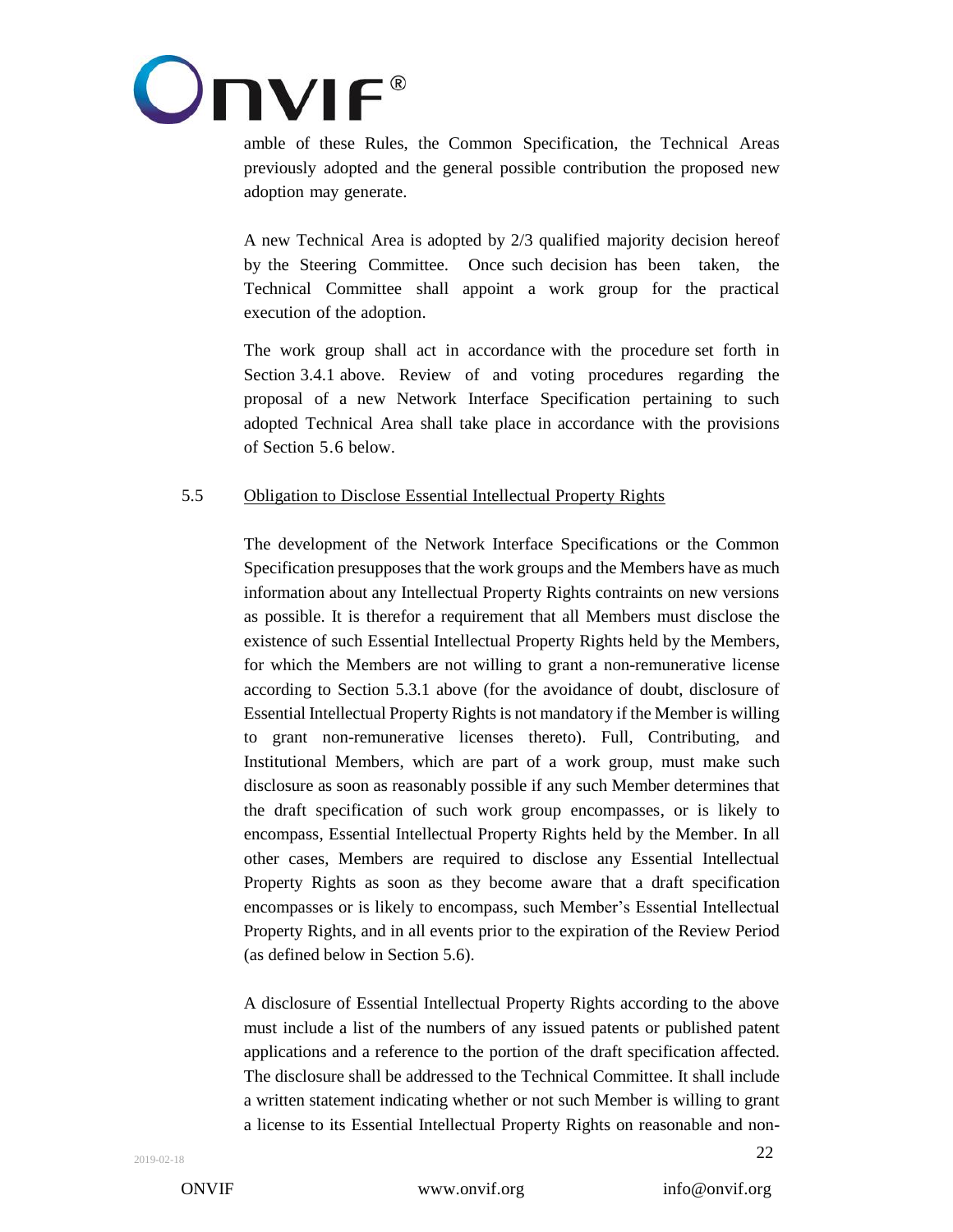

discriminatory terms according to Section 5.3.2 above. Said option for the disclosing Member to be exempted from the general rule of non-remunerative licenses as set forth in Section 5.3.1 above is always subject to Steering Committee's approval thereof. Consequently, the Technical Committee will forward any and all disclosures of Essential Intellectual Property Rights made in accordance herewith to the Steering Committee.

The Technical Committee shall be responsible for maintaining and publish a list of Essential Intellectual Property Rights disclosed by a Member. Further details on the procedure for disclosing Essential Intellectual Property Rights are available at [https://www.onvif.org/profiles/specifications/patent](https://www.onvif.org/profiles/specifications/patent-declarations/)[declarations/.](https://www.onvif.org/profiles/specifications/patent-declarations/)

If Essential Intellectual Property Rights are disclosed by a Full, Institutional, or a Contributing Member at work group stage, the Technical Committee shall decide how to proceed with regard to the draft specification, including evaluating alternative technologies for the purpose of revising or modifying the draft Specification so it negates the disclosed Essential Intellectual Property Rights.

The Forum disclaims any responsibility for identifying the existence of or for evaluating the applicability of any Essential Intellectual Property Rights, disclosed or otherwise, to any Network Interface Specification, the Common Specification or any versions thereof, and it will take no position on the validity or scope of any such Essential Intellectual Property Rights or a disclosure thereof. However, the Technical Committee may take into account their own opinions of the validity, enforceability or applicability of Essential Intellectual Property Rights in their evaluation of alternative technologies as described above.

Any misuse of the obligation to disclose Essential Intellectual Property Rights, or failure to make such disclosures, according to this Section 5.5 is a violation of these Rules, and can ultimately lead to the exclusion or suspension of the Member in accordance with Section [2.5.1](#page-8-0) above.

#### <span id="page-22-0"></span>5.6 Adoption of new versions of a Network Interface Specification

To adopt any version of a Network Interface Specification or the Common Specification, a written notice (which shall include a copy of the proposed specification) shall be sent by the Technical Committee to all Full, Contributing and User Members advising of a voting procedure to be held for the purposes of adopting such new version. Such voting shall take place at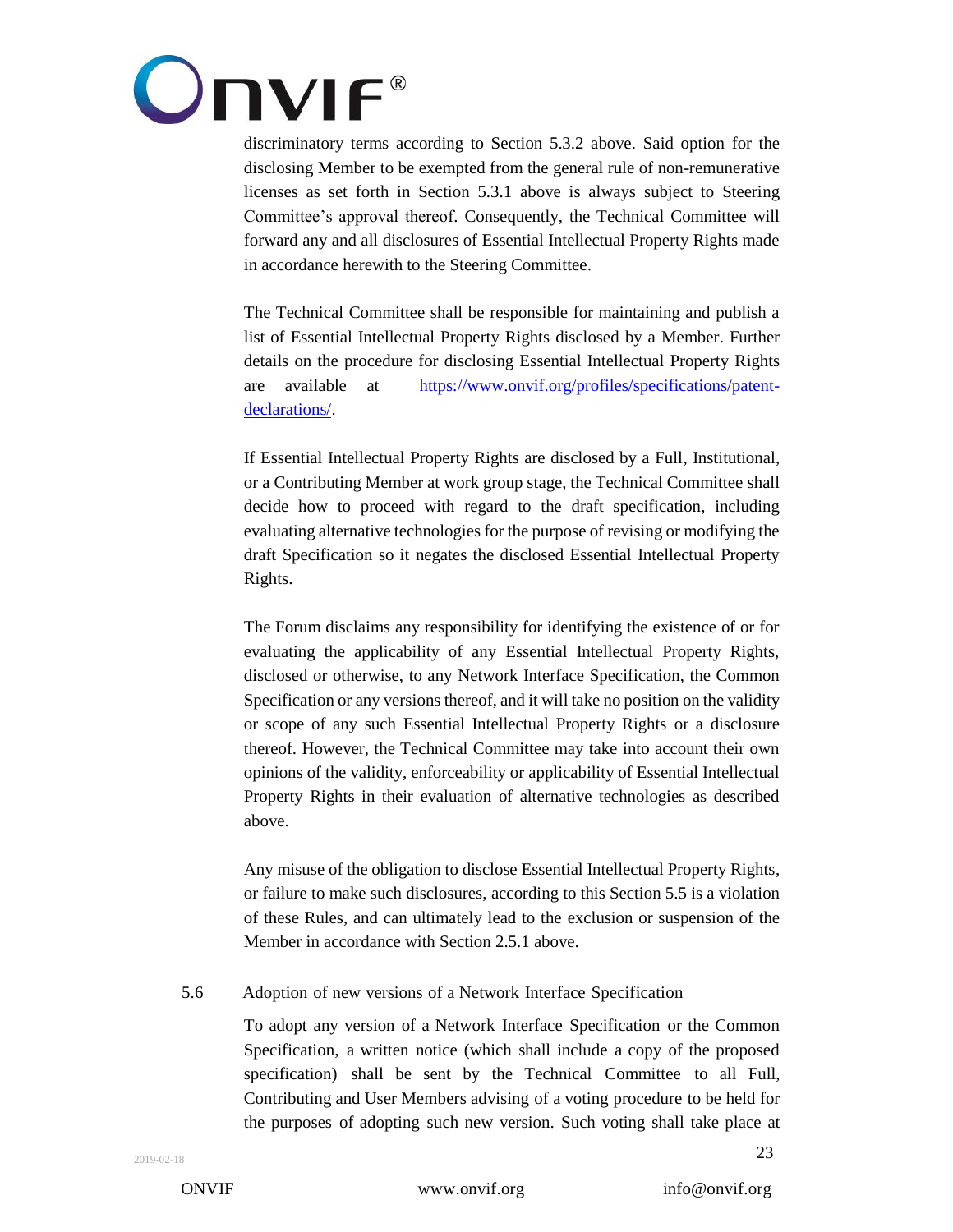

least ninety (90) days after submission to said Members of the proposed new version (the "**Review Period**").

If the proposed draft specification encompasses Essential Intellectual Property Rights of a Member, such Member is required to make a disclosure thereof as soon as possible according to the procedure set forth in Section 5.5 above.

- (A) If Essential Intellectual Property Rights are disclosed during the Review Period, and the Member holding such Essential Intellectual Property Rights has stated to the Technical Commitee that it is not willing to grant any license to such Essential Intellectual Property Rights, the proposed draft specification, including any portion thereof, cannot be adopted by the Forum.
- (B) If Essential Intellectual Property Rights are disclosed during the Review Period and the Member has stated to the Technical Committee that is is willing to grant licenses to such Essential Intellectual Property Rights on reasonable and non-discriminatory terms, the Technical Committee shall decide whether to proceed with an adoption of the new version sucject to such license grant. A decision by the Technical Committee to proceed with an adoption requires (i) that the Steering Committee approves an exemption from the general rule of non-remunerative licenses and (ii) that the implementation of the portion of the new version encompassing Essential Property Rights of the Member is optional. The Forum holds firm to the principle that no mandatory-to-implement technology can be specified in a new version of a Specification unless a non-remunerative license is available to all Full, Contributing and User Members.

If a Member has failed to disclose Essential Intellectual Property Rights at the expiration of the Review Period, such Member is not entitled to refuse a nonremunerative license to any of its Essential Intellectual Property Rights.

24 Unless any rejection is notified as set forth above under (A), or the Technical Committee has decided not to proceed with an adoption as set forth above under (B), or if no Essential Intellectual Property Rights are dislosed during the Review Period, a voting shall be open, during the fifteen (15) days immediately following the expiration of the Review Period, for Full Members and Contributing Members on the subject of adoption or non adoption by the Forum of the proposed new version. If Essential Intellectual Property Rights were disclosed and the Steering Committee decided to proceed with adoption as set forth above under (B), then the disclosed Essential Property Rights shall be disclosed also to Full Members and Contributing Members at the beginning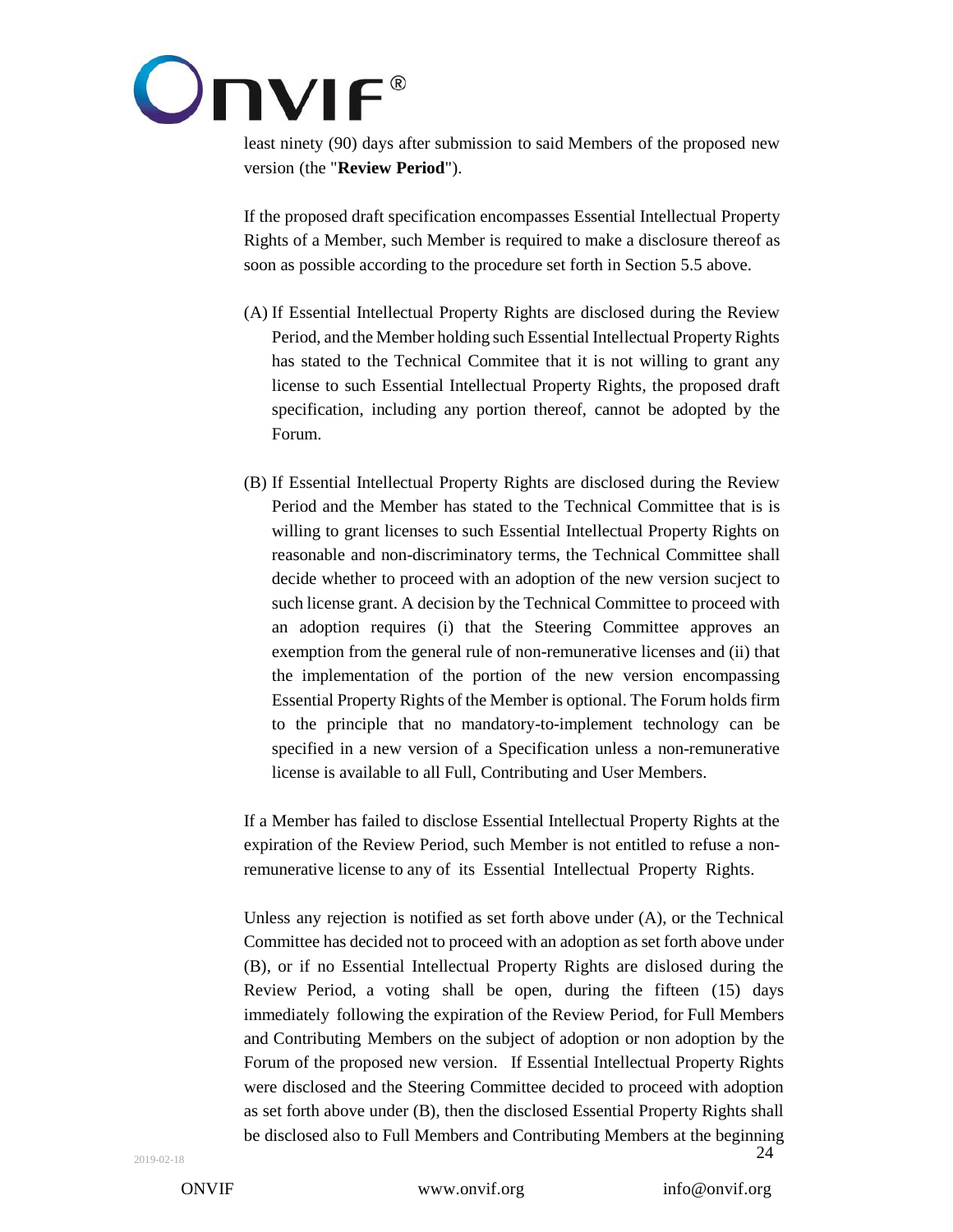

of the fifteen (15) day voting period to allow for such Members to take into consideration the disclosed Essential Property Rights when voting. Each Full Member's or Contributing Member's vote shall be submitted in writing to the Technical Committee within the said fifteen (15) day period. The proposed new version shall be adopted if 2/3 of the votes from Full Members are in favour of adoption and not more than ¼ of the total number of votes are against, provided however that at least one half (1/2) of the Members voting against the proposal are Full Members.

For the avoidance of doubt, the Forum and the Members do not provide any warranty of any kind as regards infringement of third parties' Intellectual Property Rights. Accordingly, any implementation of a new version of a Specification is at the risk of the implementing Member. The Specifications may however include references to Intellectual Property Rights of third parties which need to be licensed and that are known at the time of adoption.

#### 6. **Competition Law Compliance**

## 6.1 General

The Forum will conduct all of its activities in conformance with all applicable antitrust laws. The Steering Committee shall consult legal counsel and seek legal review whenever necessary to ensure that the activities of the Forum are conducted in conformance with such laws.

Members will be combining unique experiences and skills to create open specifications for communication between network devices. This purpose would otherwise be difficult to achieve through the independent efforts of each company. Members are committed to fostering open competition in the development and sales of products and services related to communication between Compliant Network Products. Members also understand that in certain lines of business they are direct competitors and that it is imperative that they and their representatives act in a manner which does not violate any antitrust laws. Thus, all Members shall comply with all applicable antitrust laws. Members shall not exchange any information regarding the price of their products or services, the cost of their products or services, the release timing of their products or services or the terms and conditions under which they are sold or any topic which may be construed as a violation of antitrust laws. Members are not required to develop or market any offerings, and are not precluded from engaging in any business activities whatsoever, even if they are competitive with the activities conducted under the Forum.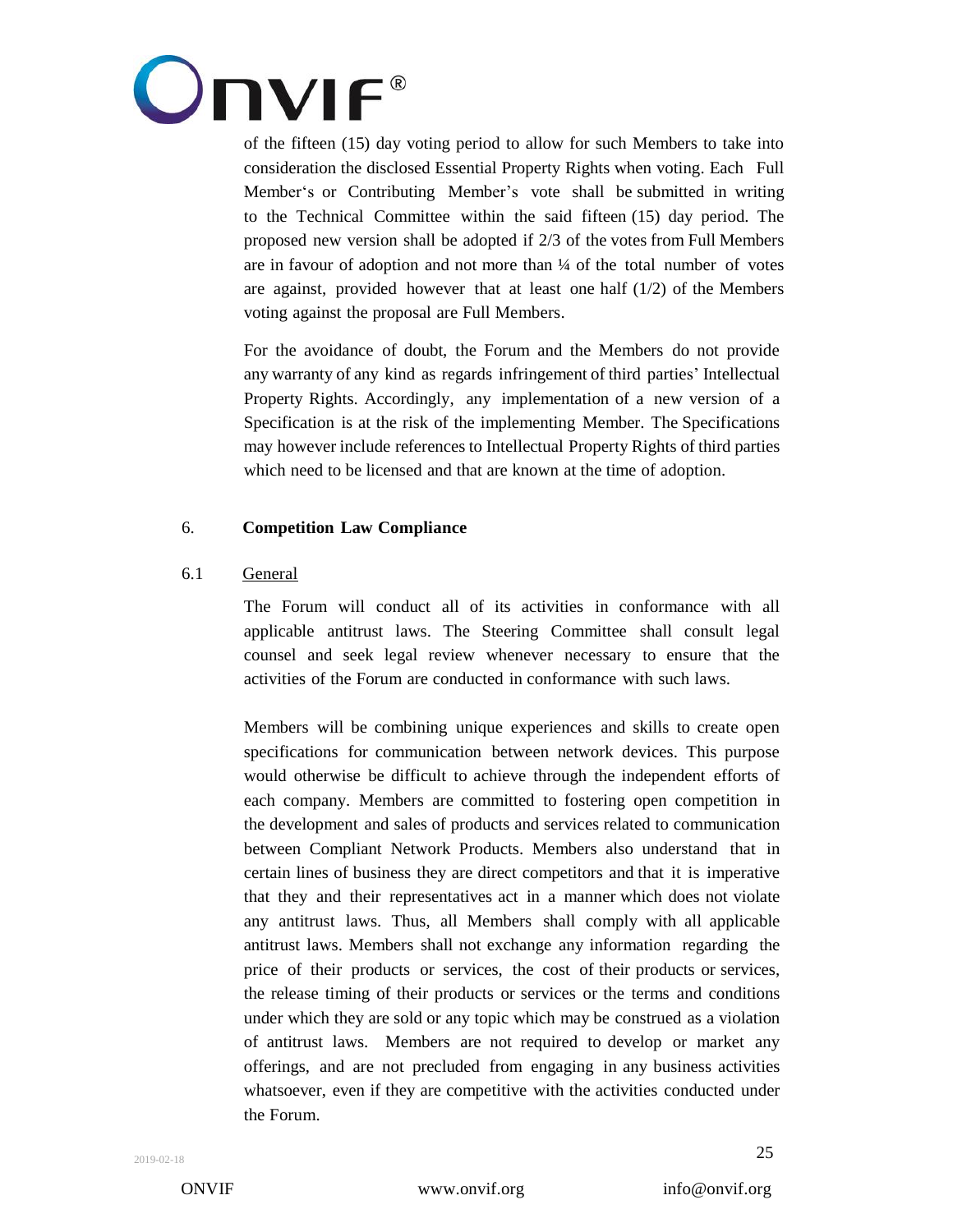

## 6.2 No Obligation to Endorse

No Member shall, by reason of its membership, or participation in the activities, of the Forum or otherwise, be obligated to license, use or endorse any technology developed or endorsed by the Forum, or to conform any of its products to any standards or specifications developed or adopted by the Forum, nor shall any such Member be precluded from independently licensing, using or endorsing similar intellectual property, software, specifications or documentation developed by it or by others.

## 7. **Confidentiality**

#### 7.1 Obligations

A recipient of Confidential Information shall

- A) not disclose Confidential Information to any third party;
- B) be allowed to disclose Confidential Information to its Affiliates or contractors provided such Affiliate or contractor is subject to obligations substantially identical to those set forth in these Rules;
- C) restrict dissemination of Confidential Information to only those of its employees and contractors and other Members who need to know for the purposes of carrying out work in accordance with these Rules and which are subject to confidentiality obligations substantially identical to those set forth in these Rules;
- D) use the same degree of care as for its own information of like importance, but at least use reasonable care, in safeguarding against disclosure of Confidential Information; and
- E) use Confidential Information solely for the purposes of the development of the Specifications in accordance with the terms and conditions of these Rules.

#### 7.2 Exceptions

Section 7.1 above imposes no obligation upon a Member with respect to Confidential Information disclosed to such Member under these Rules which:

A) is now available or becomes available to the public without breach of these Rules;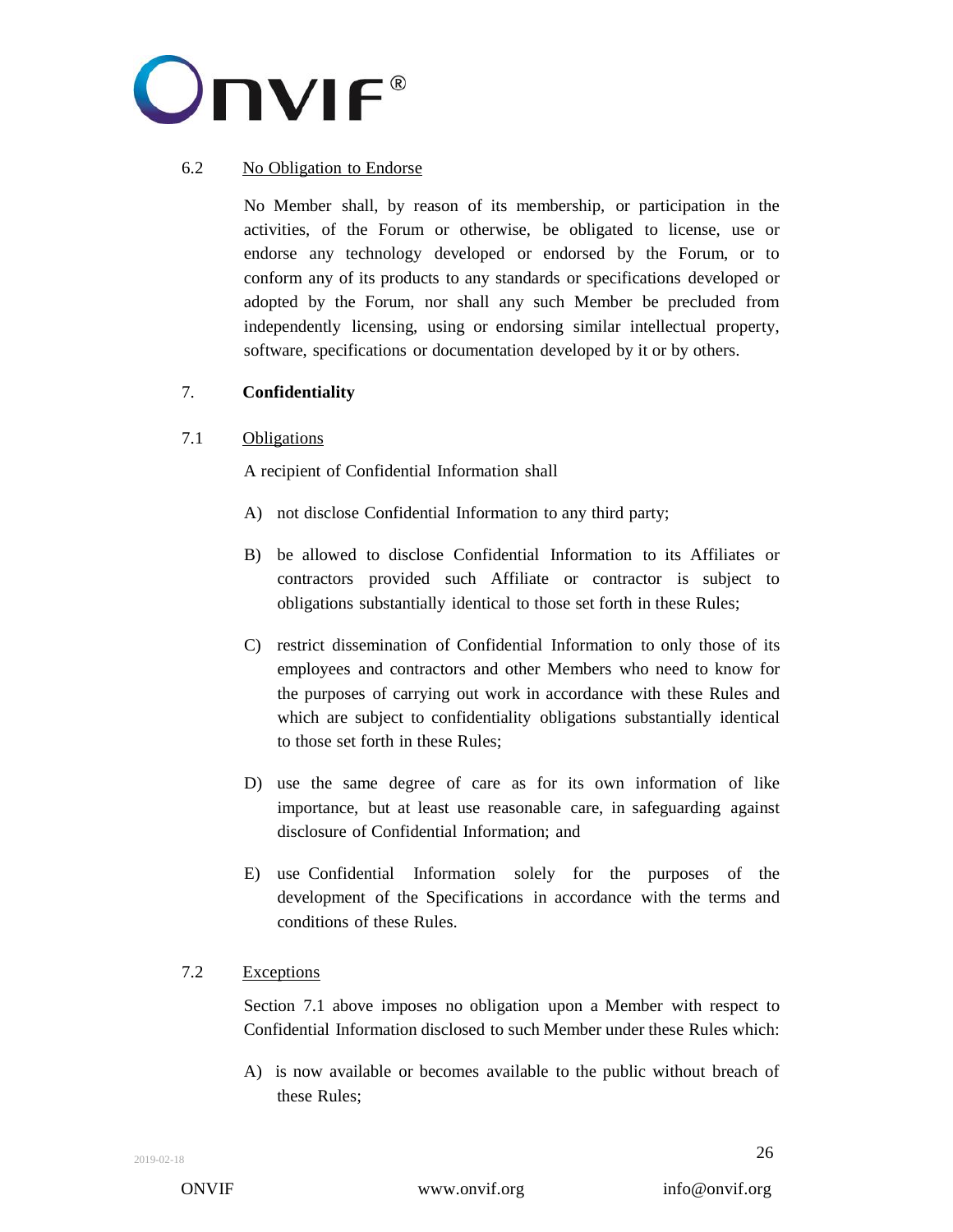

- B) is explicitly approved for release by written authorization of the disclosing Member;
- C) is lawfully obtained from a third party or parties without a duty of confidentiality;
- D) is known to such Member prior to such disclosure; or
- E) is at any time developed by the Member independently of any such Confidential Information.

# 7.3 No Licenses

No license, express or implied, is granted to the recipient under any of the disclosing Member's Intellectual Property Rights to use the Confidential Information for purposes other than the purposes of these Rules.

# 7.4 Term

The recipient's obligations regarding Confidential Information received under these Rules expire five (5) years from the date of receipt of each Confidential Information.

## 8. **Standards of Care**

Each Member shall use commercially reasonable efforts to apply the level of a scientific care which is customary in the relevant industry and shall comply with generally accepted rules of technology, unless any other Member expressly represents and warrants certain features of the result of a certain development project.

# 9. **Liability**

## 9.1 General

Save for act of gross negligence and/or wilfulness in no event shall any Member be liable to the other Members for incidental damages, punitive damages, lost profits, lost savings or any other such damages, including consequential damages, regardless of whether the claim is for breach of contract, breach of warranty, tort (including negligence), failure of a remedy to accomplish its purpose or otherwise, even if such Member has been advised of the possibility of such damages.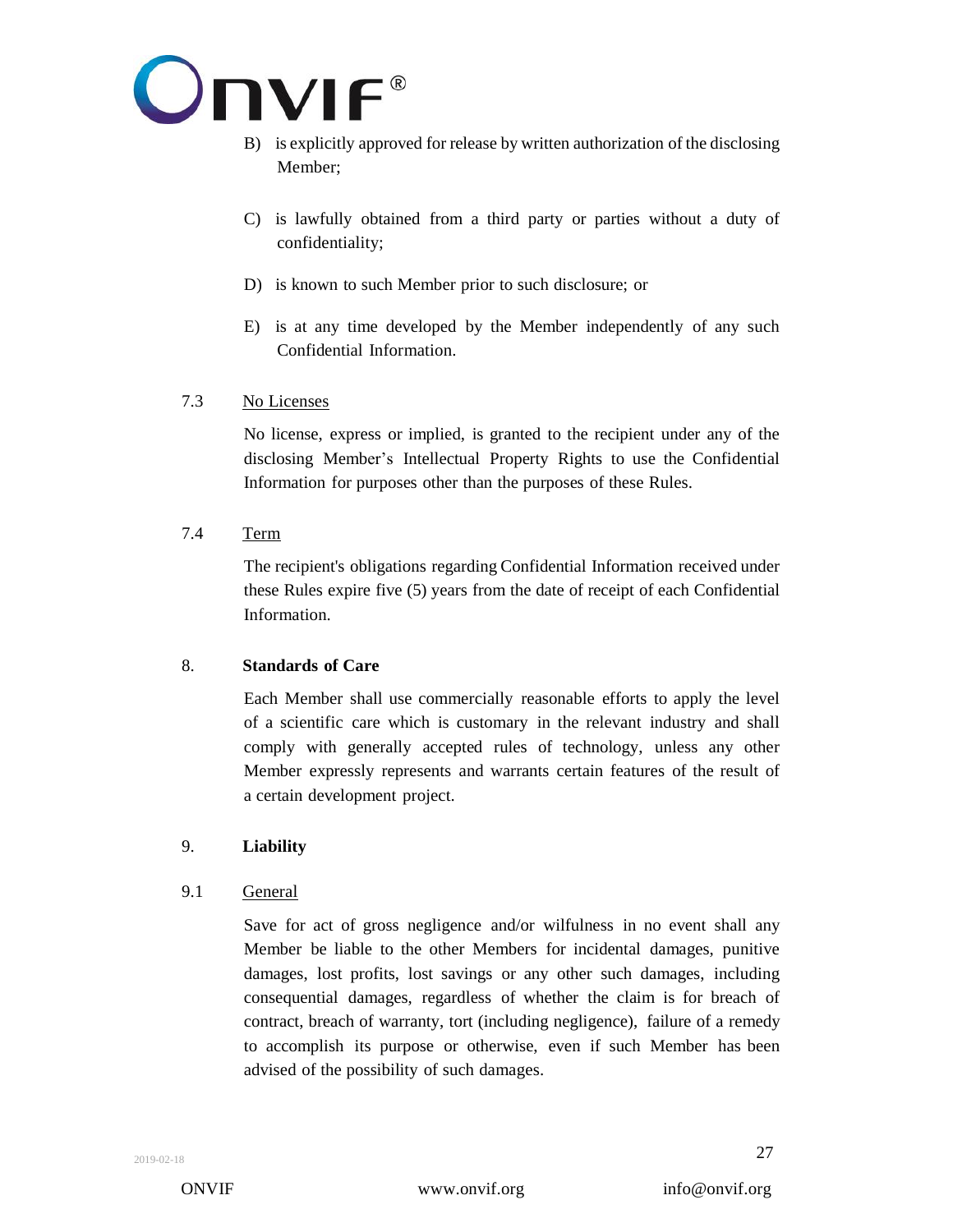

## 9.2 **Intellectual Property Rights**

No Member shall have any liability to any other Member for infringement of Intellectual Property Rights of third parties.

## 10. **Governing Law and arbitration**

- 10.1 These Rules shall be governed by the substantive laws of Switzerland.
- 10.2 The Members agree to attempt to settle any claim or controversy arising out of these Rules through consultation and negotiation in the spirit of mutual cooperation. If those attempts fail, then the dispute will be submitted for non-binding mediation conducted by a mediator accepted by the Steering Committee. The mediator will be chosen by the Steering Committee within twenty-one (21) days after written notice by either Member demanding mediation.
- 10.3 Any dispute which cannot be resolved between the Members through negotiation or mediation within forty-five (45) days of the date of the initial demand for mediation by one of the Members shall be finally settled by a Court of Arbitration to be convened at Zürich/Switzerland. The Court of Arbitration shall consist of three (3) arbitrators. The Court of Arbitration shall act on the basis of the Rules of Arbitration of the International Chamber of Commerce. The arbitrators shall be appointed in accordance with the said Rules. The Code of Civil Procedure of the Canton Zurich shall supplement said Rules. Arbitration proceedings shall be conducted in English.
- 10.4 Nothing in this Section 10 will prevent any Member from resorting to judicial proceedings, if (i) the claim or suit involves Intellectual Property Rights, or (ii) interim relief from a court is necessary to prevent serious and irreparable injury to that Member or to others.

## 11. **Miscellaneous**

- 11.1 These Rules does not create a joint venture, partnership or other form of business initiative among the Company and the Members nor an obligation, except as expressly stated herein, to develop, make available, use, license, buy or sell any information, product, services or technology.
- <span id="page-27-0"></span>28 11.2 Wherever notice is required in these Rules, such notice shall be in writing and shall be deemed to have been duly given if mailed by first class mail, postage prepaid, addressed to the person or entity entitled to receive the same, or delivered personally to such party, or sent by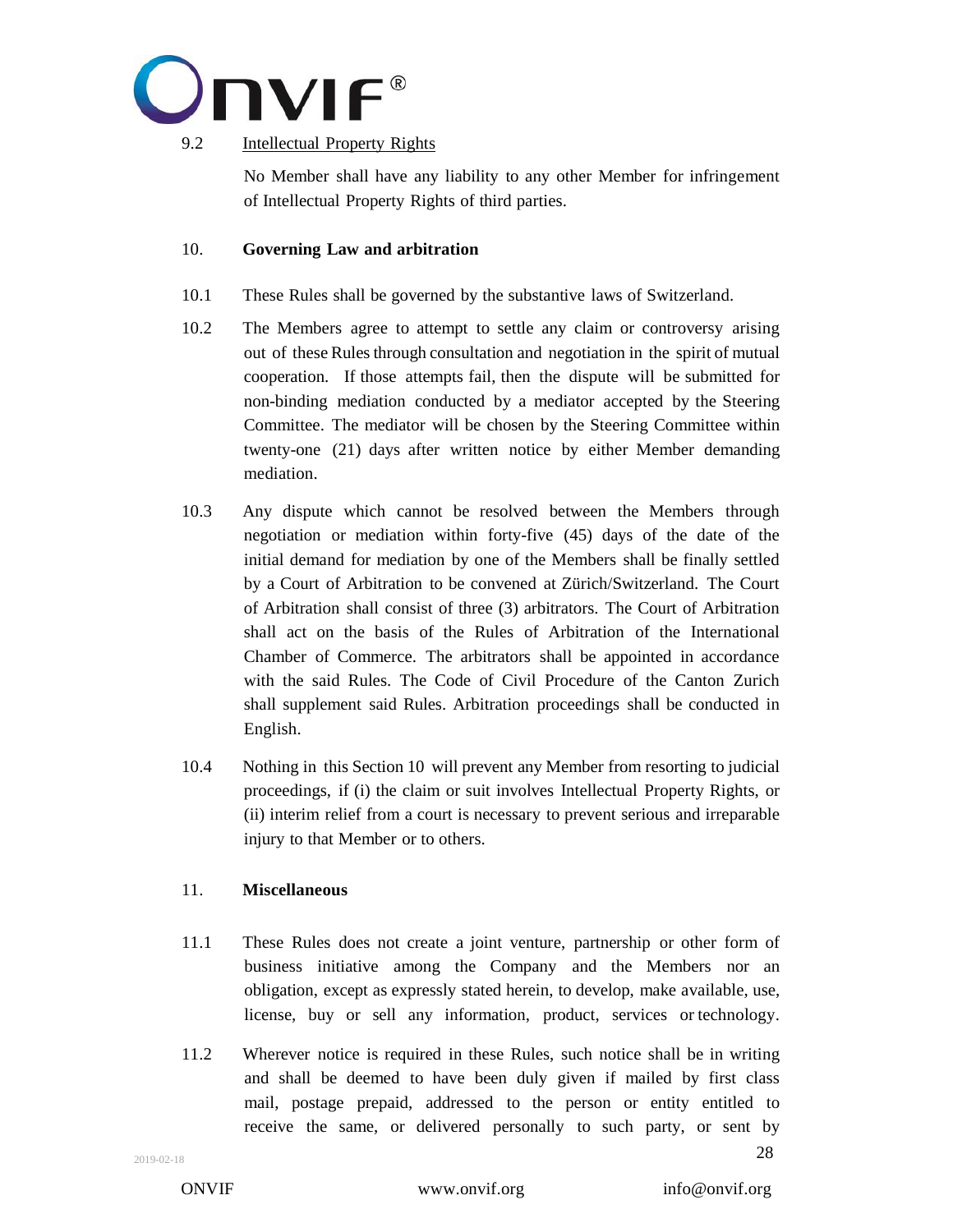

facsimile transmission, or sent by electronic mail, or sent by courier, to the addresses of the Members, Steering Committee and Other Committees announced on the Forums Webpage or to such other address, in any such case, as any Member hereto shall have last designated by notice to the Steering Committee. Notice shall be deemed to have been given on the day that it is so delivered personally or sent by facsimile transmission and the appropriate answer back or confirmation of successful transmission is received or, if sent by courier, shall be deemed to have been given two (2) business days after delivery by the courier company, or if mailed, ten (10) business days following the date on which such notice was mailed.

- 11.3 No Members shall assign or otherwise transfer its rights or obligations under these Rules without the approval of seventy-five percent (75%) of the Members of the Steering Committee.
- 11.4 Each Member agrees to comply with all applicable laws, rules and regulations, including without limitation, those relating to the export or re-export of technical data when exporting or re-exporting any products relating to the Forum. Each Member certifies that it is not listed on, or owned or controlled, directly or indirectly, by anyone listed on, a prohibited or restricted persons list issued by the U.S. Departments of the Treasury, Commerce or State, or the European Union, including, but not limited to, the Specially Designated Nationals and Blocked Persons List (each, a "Restricted Persons List"). Should a Member become listed on, or be owned or controlled, directly or indirectly, by anyone listed on Restricted Persons List, it will notify the Steering Committee without undue delay, and acknowledges that such listing may entail the exclusion of such Member from the Forum.
- 11.5 Except as otherwise explicitly provided for in these Rules, all costs and expenses incurred by any Member in carrying out its obligations under these Rules shall be paid by the Member that incurred the expense. Each Member shall possess or obtain at its own expense all necessary licenses or permits.
- 11.6 If any provision of these Rules is invalid, illegal or unenforceable at law, the rest of the provisions remain in effect and the invalid, illegal or unenforceable provision shall be modified to the minimum extent necessary to make such provision valid, legal or enforceable, as the case may be. The headings in these Rules are for reference only. They will not affect the meaning or interpretation of these Rules.
- 29 11.7 No Member shall bear any responsibility or liability for any losses arising out of any delay or interruption of its performance of obligations under these Rules due to any act of God, act of governmental authority, or due to war, flood, civil commotion, labour difficulty, severe or adverse weather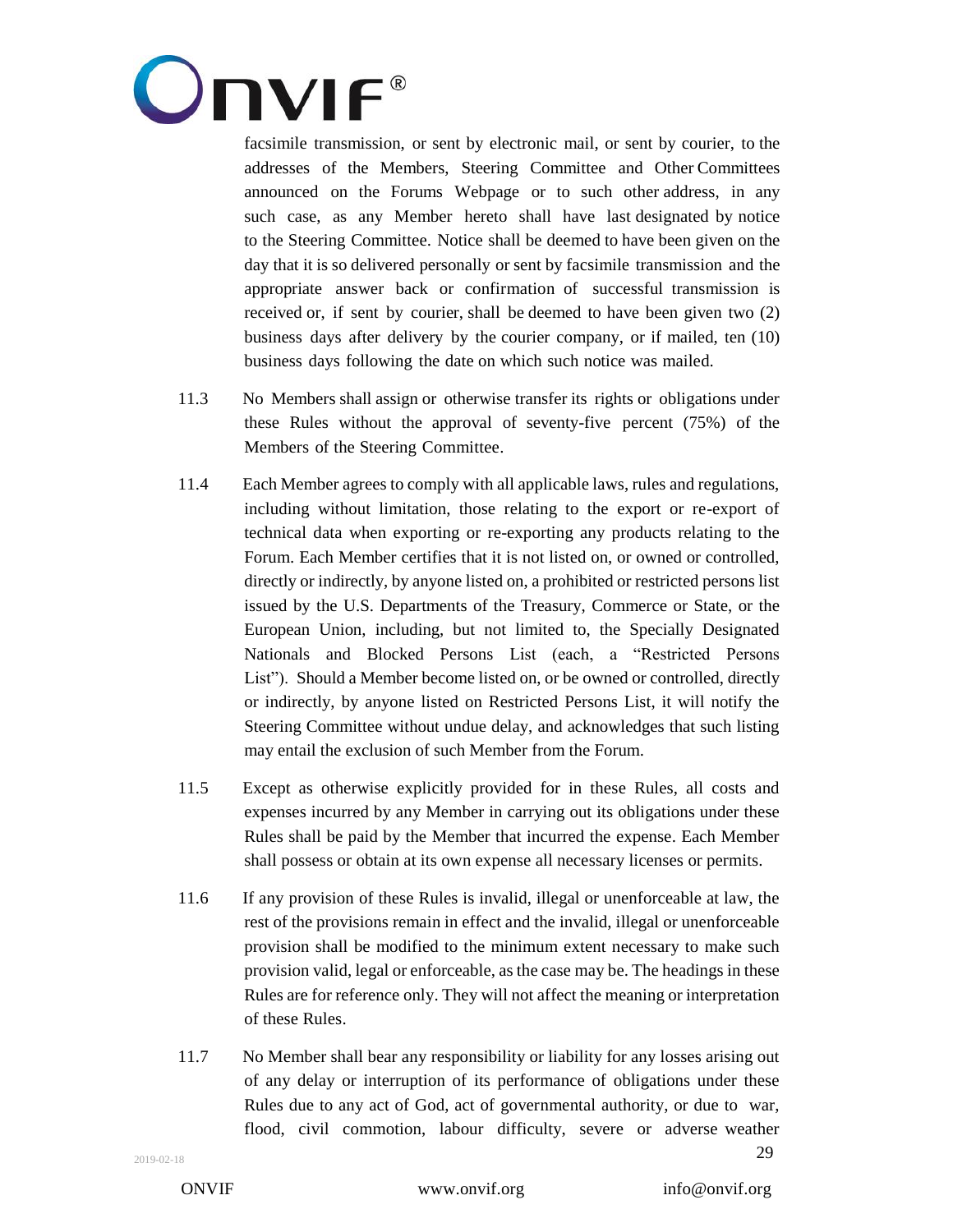

conditions, lack or shortage of electrical power malfunctions of equipment or software programs or any other cause beyond the reasonable control of the Member delayed.

- 11.8 These Rules may be executed in counterparts, each of which shall be deemed an original, but all of which together shall constitute one and the same instrument.
- 11.9 These Rules sets forth the entire agreement and understanding between the Members as to the subject matter hereof and supersedes any prior versions of these Rules and merges all prior discussions between the Members. Neither of the parties shall be bound by any conditions, definitions, warranties, waivers, releases or representations (either expressed or implied) with respect to the subject matter of these Rules, other than expressly set forth herein (including the exhibits hereto), or as duly set forth on or subsequent to the date hereof in writing signed by a duly authorized representative of the party to be bound thereby.

## 12. **Termination**

These Rules shall terminate when all Full Members terminate their membership, or all Full Members agree on termination of these Rules, whichever occurs earlier; provided that (i) in case of the termination of these Rules, remaining membership fee is to be equally distributed to each Member as of such termination, (ii) Sections 4.6 and 5 above shall survive the termination of these Rules to the extent it relates to the latest version of the Network Interface Specifications, and (iii) Section 7 shall survive the termination of these Rules.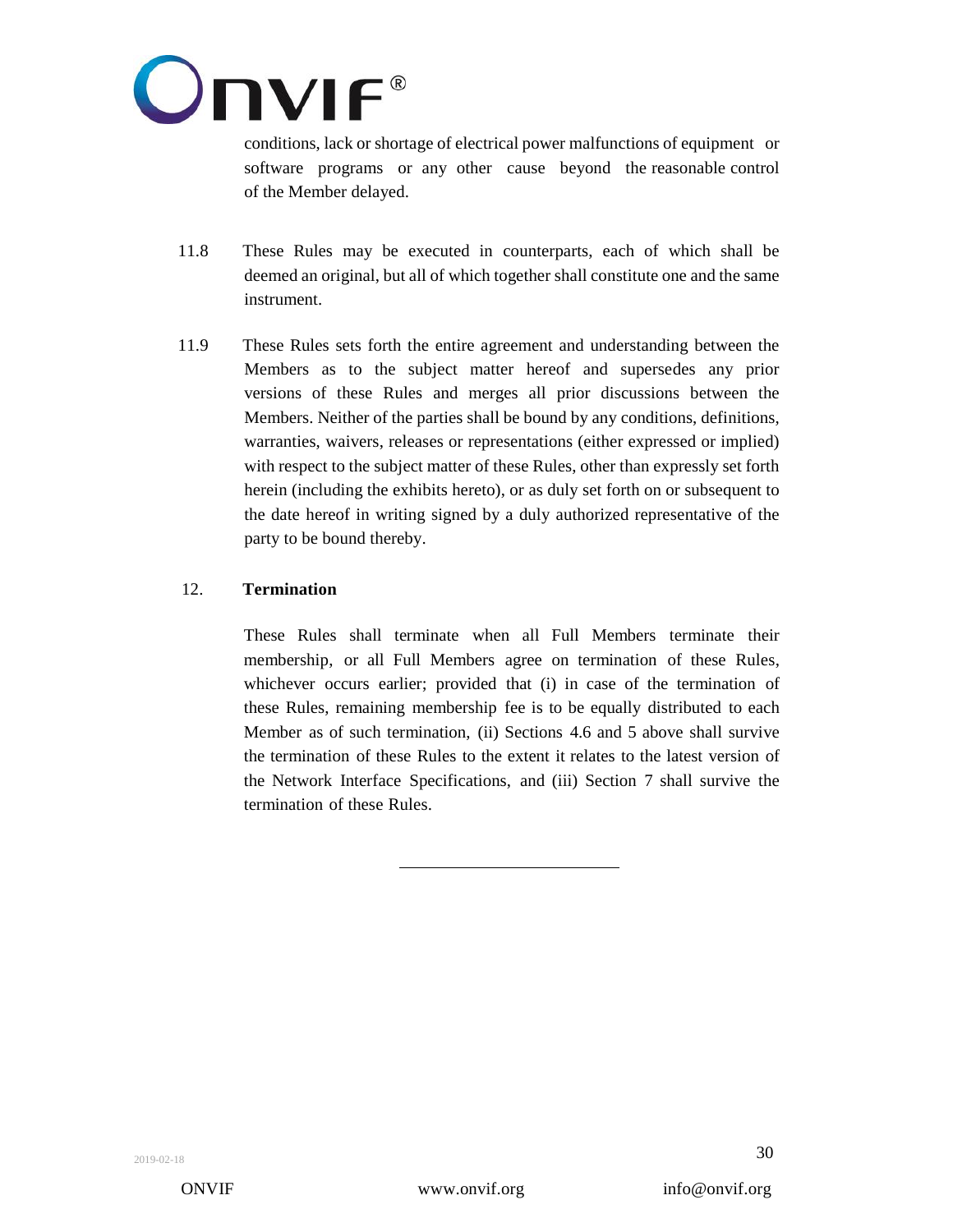

# **APPENDIX A: Logo(s)**

List of logos

- ONVIF Logo
- ONVIF Logo with tagline
- ONVIF Profile Logos

Conditions of use:

A Member may use the ONVIF Logo or the ONVIF Logo with tagline for communication of the Member's Membership in the Forum.

A Full, Contributing and User Member may use the ONVIF Profile Logos for product marking of its versatile network interface product derived from a Specification, which compliance has been proven by fulfilling the compliance procedure established by the Forum.

Any use of the Logos shall be subject to appliance of the Logo Guidelines as established from time to time by the Steering Committee.